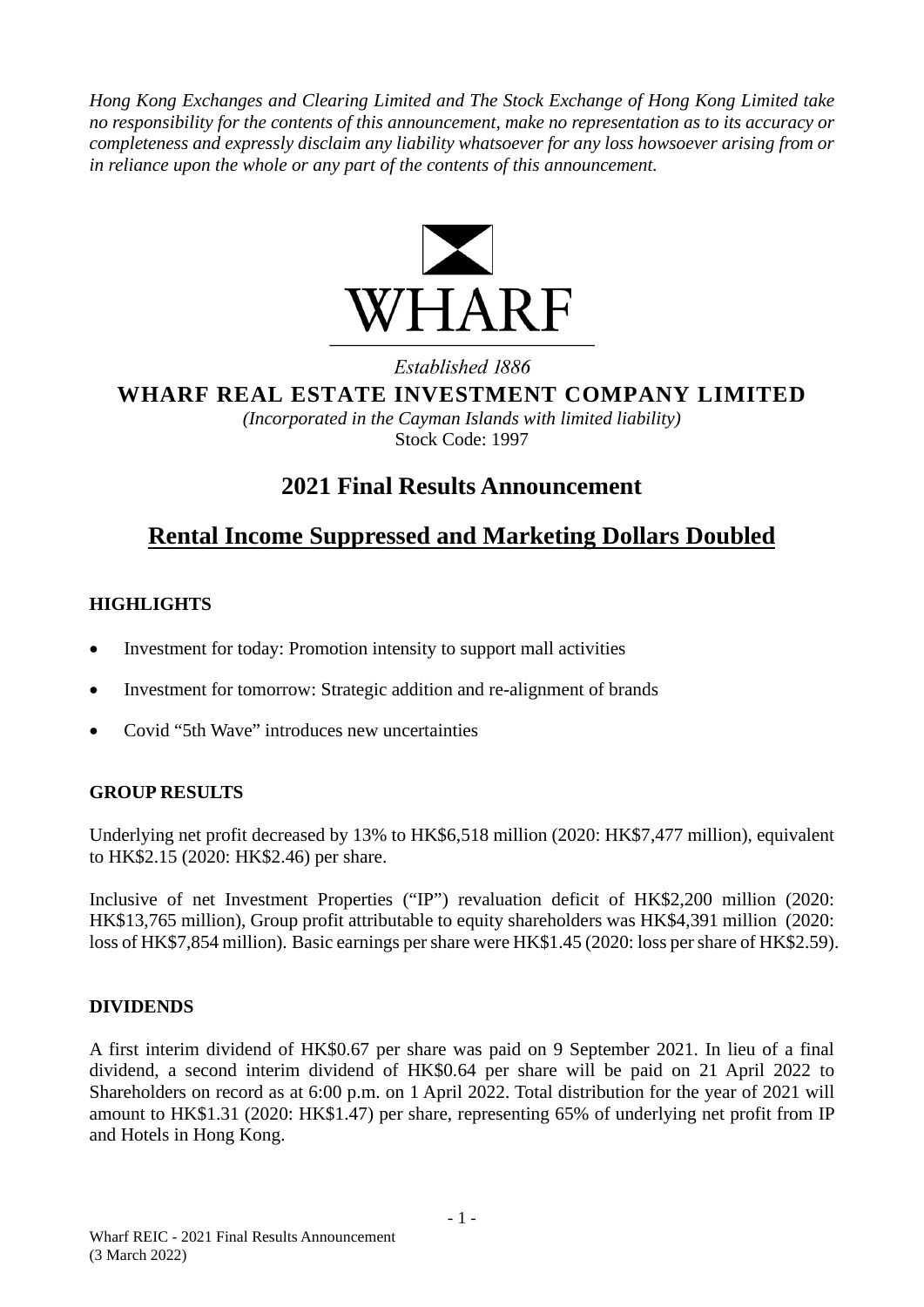#### **BUSINESS REVIEW**

Local sentiment in Hong Kong revived in 2021 amid temporary relaxation of social distancing measures and Government's Consumption Voucher Scheme. GDP for the year recovered by 6% and retail sales increased by 8% from the low base in 2020, yet these indicators were still behind pre-COVID level as tourist spending had been missed entirely.

Retail sales at Harbour City and Times Square achieved above-market growth in 2021 as the Group's marketing effort and promotion intensity supported mall activities. While retailers were committing leases to take advantage of the current market, the Group also continued to strengthen its brand equity and to introduce new brands. Spot rent showed some stabilisation after being suppressed for two years.

On the other hand, office sector was still soft under weak demand and inflated supply. Some tenants downsized but upgrade relocation cases started to emerge in the fourth quarter. Office vacancy also saw stabilisation in the fourth quarter. However, it may take some time for rents to see notable uptick in view of the economy and upcoming significant supply.

Hotel occupancy witnessed a noticeable improvement due to local consumption as COVID-19 was temporarily contained in Hong Kong. However, competition was keen and loss-making market conditions continued. Entering into 2022, a new round of tightening measures against new COVID-19 wave once again put bars, restaurants and events business in deep pain.

Group revenue increased by 3%. Drop in operating profit and underlying net profit narrowed to 9% and 13%, respectively. Rent remained depressed and the Group doubled marketing dollars to capture domestic market. The Group closely reviews marketing and promotional expenses on a timely manner and effectively responds to market changes.

Meaningful recovery of the Group's IP and hotels depends necessarily on taming of the pandemic to re-open local markets as well as the borders.

#### **Harbour City**

Overall revenue (including hotels) decreased by 8%.

#### *Retail*

Harbour City proactively launched multiple successful coupon redemption programmes and fortified Canton Road frontage to reinforce its market leading position and critical mass. As a result, retail sales recorded sequential growth, mainly driven by a stronger recovery of top-tier tenants. However, rental performance lagged. Retail revenue decreased by 7%.

Occupancy improved to 93% at year-end with its rigorous tenant selection criteria. Harbour City welcomed around 100 new shops as quality retailers are taking advantage of current market conditions to establish or expand their presence.

The Canton Road frontage was joined by the new flagship stores of prestigious brands, namely *Dior, Piaget, Miu Miu* and *Salvatore Ferragamo*, following the success of *Hermès*. The mall also welcomed the Hong Kong debuts of *MEMO, Sound United, Creed* and *Valentino Beauty*, and Kowloon debuts of *Moncler Enfant, Rituals, KEF, Lalique* and *Aerie*.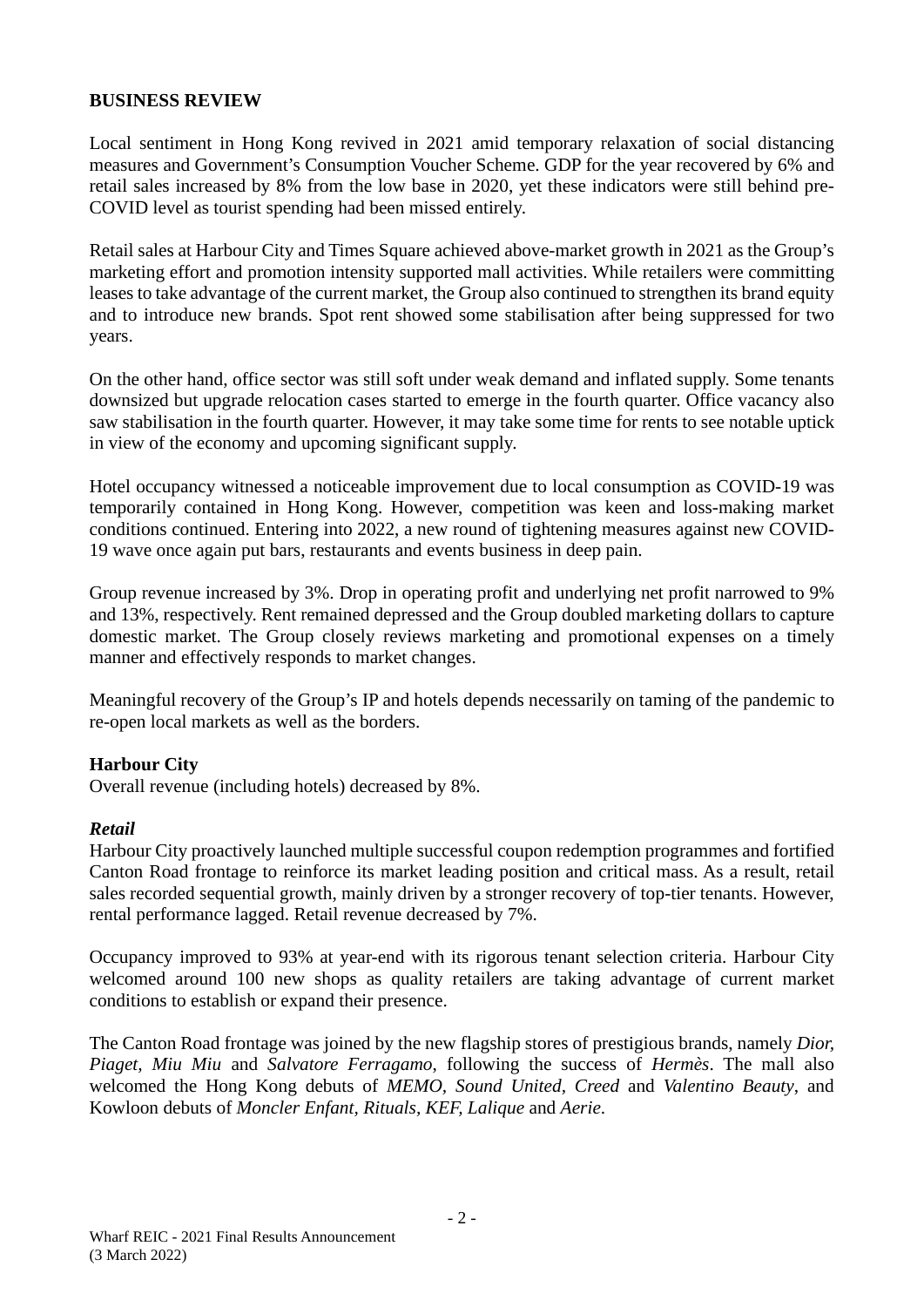Brands with expansion and strategic relocations *include Van Cleef & Arpels, Audemars Piguet, Roger Dubuis, Loewe, Delvaux, Dior, Fendi, Max Mara, Maison Margiela, Alexanderwang* and *Log-on*. Other new brands include *A. Lange & Sohne, Michael Kors, Ports International, National Geographic, Valmont* and *Under Armour*. Dining options are also enriched with the addition of *Sushi Hisayoshi, Grill Manten-Boshi, HONBO, Infiniti C, Xuân* and *Gold Garden Shanghai Cuisine* to attract local spending.

Harbour City is committed to provide a safe and exciting shopping experience for its shoppers, as well as a win-win productivity offerings for its tenants. The mall will launch a series of marketing campaigns to capture the opportunity when borders relax and tourists return.

#### *Office*

Despite slight improvement in leasing momentum, negative net absorption persisted in Tsim Sha Tsui due to ongoing corporate downsizing. Harbour City managed to improve office occupancy to 85% at year-end amid the extremely competitive market. Revenue decreased by 11% due to rental correction.

## *Hotels and Club*

Marco Polo Hongkong Hotel and Gateway Hotel were still combating travel restrictions and social distancing measures. The current key focus is to capture the local market with attractive and creative staycation offers, long stay packages and dining selections.

Prince Hotel has been closed for renovation and will re-open with new contemporary elements upon the easing of borders control. Meanwhile, the new restaurant "SAVVY" debuted in November 2021 as a trendy happening bar, a classy modern lounge and a stylish urban restaurant in three distinctive zones, offering culinary experience with Asian dishes alongside western and regional specialties.

Pacific Club was recognised as "Top 100 Platinum Clubs of the World" for 2022/23 in the City Clubs Category for its excellence in amenities and services, voted by the esteemed panel in The Club Leaders Forum Advisory Board.

#### **Times Square**

Overall revenue decreased by 9%.

#### *Retail*

The prolonged pandemic has caused retailers to consolidate points of sale. To enhance productivity for tenants and shopping experience for shoppers, the Group continued to invest in sales-driven marketing campaigns throughout the year, including the "Happy Rewards" programme, and successfully led to above-market tenant sales growth for the fifth consecutive quarter. Retail revenue decreased by 11%.

Times Square continued to enhance its tenant base with occupancy increasing to 95%. New alluring brands include *Alexander McQueen, Qeelin, MCM, Jaeger LeCoultre, Cartier, Elegant Watch & Jewellery, MARCCAIN* and *Vivienne Tam*. New delectable dining options include the Hong Kong debuts of *Vanda Singapore Casual Dining, CHUĀN, Yuè* and *Kamimura Japanese BBQ*. Emperor Cinemas also opened in December 2021 with a new image.

#### *Office*

Leasing market remained competitive amid the abundant options in the market and soft demand. Leasing demand was driven by consolidation or relocation of cost-conscious tenants. Occupancy slightly improved to 89% at year-end. Revenue decreased by 5%.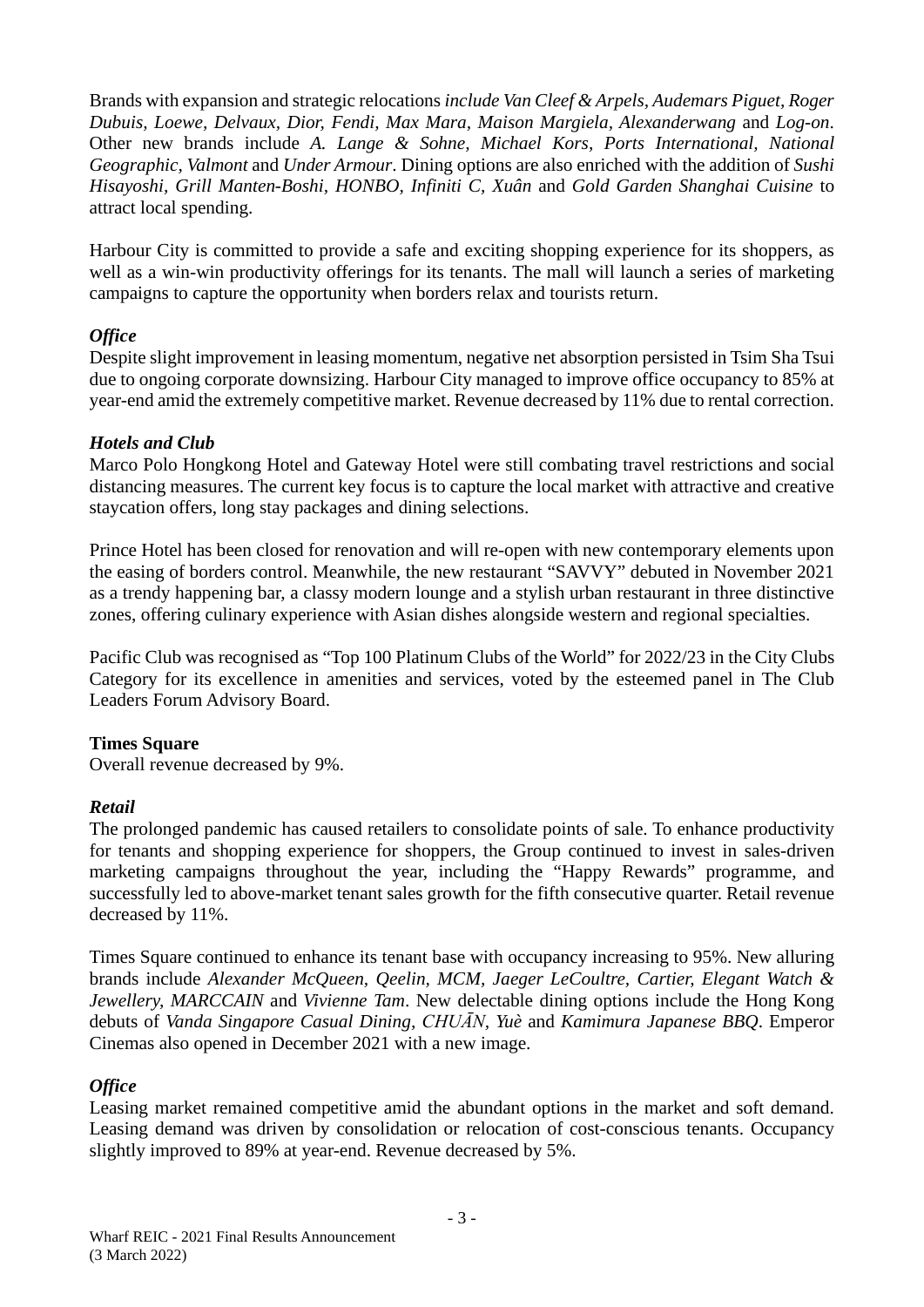#### **Central Portfolio**

Wheelock House and Crawford House are premium commercial properties situated in Central. Despite a soft office market, they continued to show resilience in occupancy underpinned by the diversified tenant base. Office occupancies of Wheelock House and Crawford House were 94% and 98%, respectively, while both retail premises were fully occupied. Revenue decreased by 4%.

The Murray, Hong Kong, a Niccolo Hotel ("The Murray") has consistently outperformed its competitive set in revenue per available room. Its acclaimed staycation packages and themed events led to an increase in occupancy, which helped it to achieve a turnaround to gross operating profit in 2021.

#### **Plaza Hollywood**

Plaza Hollywood in Kowloon East CBD2 provides a comprehensive retail offering for locals, hence its performance has been resilient against the pandemic. Occupancy was 97% at year-end. Revenue decreased by 4%.

Promotion events were launched in conjunction with the Government's Consumption Voucher Scheme to stimulate shoppers' sentiment. A wide array of brands was recruited to meet market needs, ranging from fashion, beauty and accessories, food and beverages to healthcare, services, home accessories and lifestyle.

Furthermore, Plaza Hollywood enjoys direct access from Diamond Hill MTR station, the interchange station for Kwun Tong Line and newly commissioned Tuen Ma Line. This has further extended its geographical reach along two subway lines.

#### **Singapore Assets**

Singapore has shifted to the transition phase towards COVID-19 resilience in the second half of 2021. However, the retail market was still plagued by the pandemic despite the alleviated social distancing measures.

Wheelock Place and Scotts Square are located in the heart of renowned Orchard Road shopping belt. Retail occupancies were 95% and 77%, respectively at year-end. Office occupancy at Wheelock Place stayed firm at 90%.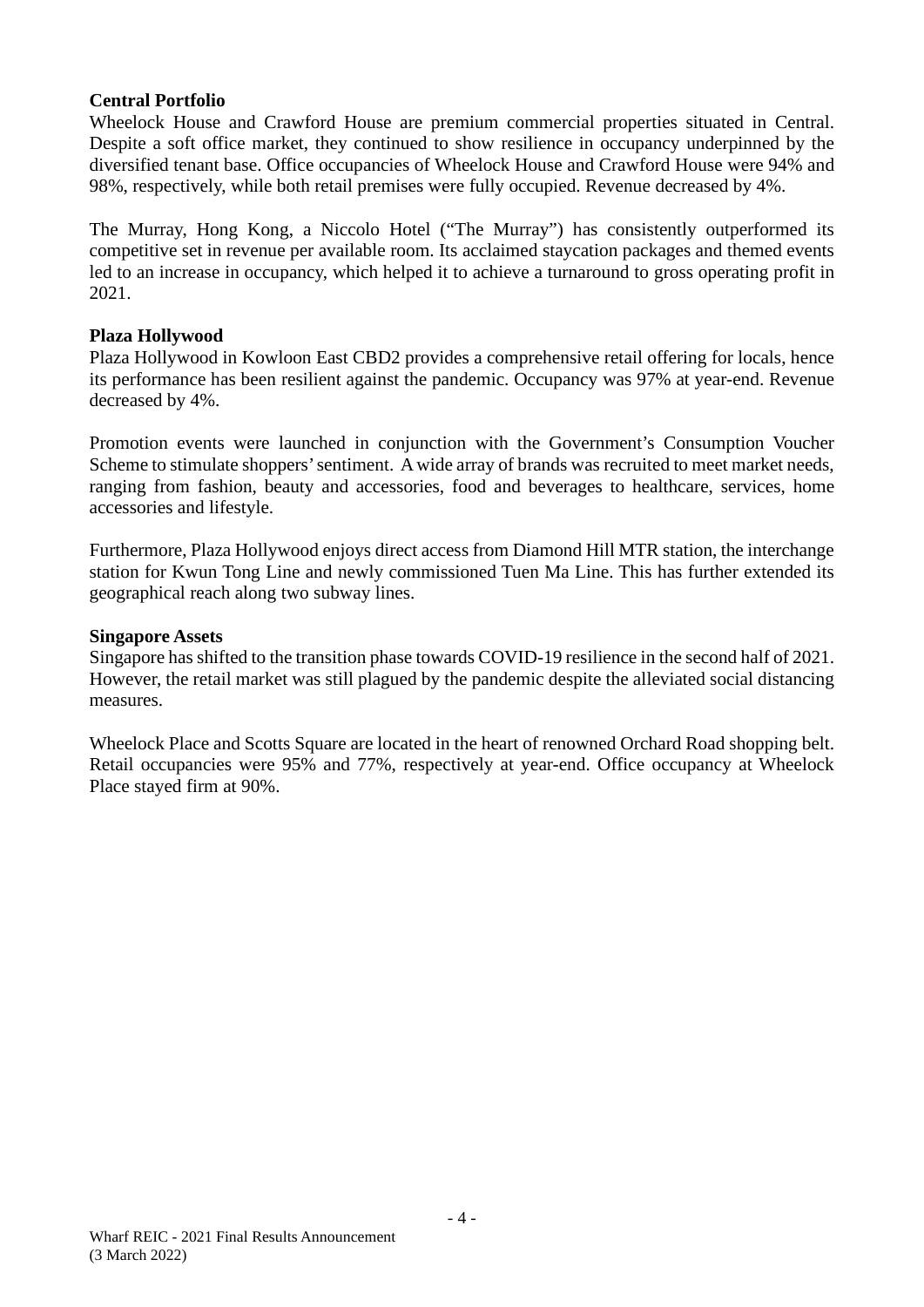#### **FINANCIAL REVIEW**

#### **(I) Review of 2021 Full Year Results**

The prolonged COVID-19 pandemic continued to put tremendous pressure on the Group, particularly on Investment Properties ("IP") and Hotel segments. Underlying net profit decreased by 13% to HK\$6,518 million (2020: HK\$7,477 million) with IP profit decreasing by 11% to HK\$6,497 million and Hotel continuing to report a loss. Group profit attributable to equity shareholders was HK\$4,391 million (2020: loss of HK\$7,854 million).

#### Revenue and Operating Profit

Group revenue increased by 3% to HK\$16,043 million (2020: HK\$15,515 million), mainly attributable to the recognition of Development Properties ("DP") sales for listed subsidiary Harbour Centre Development Limited ("HCDL"). However, operating profit decreased by 9% to HK\$9,064 million (2020: HK\$9,973 million) mainly resulting from weaker performance in IP.

Total revenue and operating profit of Harbour City (including hotels) dropped by 8% to HK\$7,993 million (2020: HK\$8,674 million) and 12% to HK\$5,946 million (2020: HK\$6,730 million) respectively, representing 50% (2020: 56%) of Group revenue and 66% (2020: 67%) of Group operating profit.

IP revenue decreased by 8% to HK\$10,889 million (2020: HK\$11,828 million) and operating profit by 13% to HK\$8,441 million (2020: HK\$9,733 million), mainly resulting from a softer market and increased investment in marketing.

Hotel revenue increased by 33% to HK\$838 million (2020: HK\$630 million) and operating loss narrowed to HK\$356 million (2020: HK\$379 million), attributable to increasing local demand. The opening of Niccolo Suzhou in April 2021 also contributed to increase in both revenue and operating loss.

DP revenue increased to HK\$3,722 million (2020: HK\$2,621 million) and operating profit to HK\$543 million (2020: HK\$444 million), primarily attributable to sales recognition of Suzhou IFS by HCDL.

Investment operating profit primarily from dividend income increased by 50% to HK\$536 million (2020: HK\$357 million).

#### Fair value change of IP

IP assets were stated at HK\$243.3 billion based on independent valuation, representing a revaluation deficit of HK\$2,203 million. Attributable unrealised loss was HK\$2,200 million.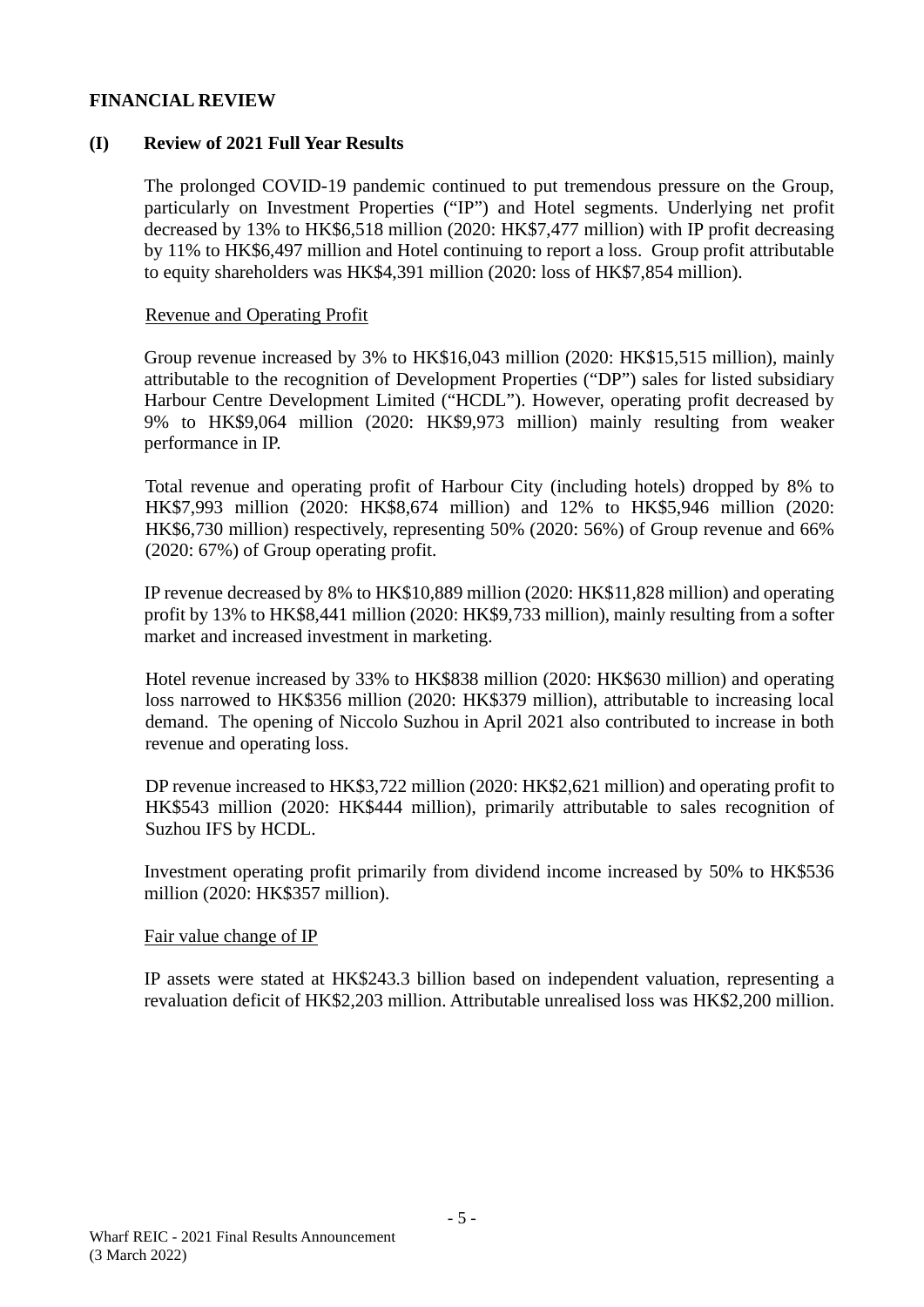#### Other net income/(charge)

Other net income was HK\$62 million (2020: charge of HK\$1,459 million), which mainly comprised net fair value gains on certain financial instruments and an impairment provision of HK\$67 million (2020: HK\$1,051 million) for hotel properties.

#### Finance Costs

Finance costs amounted to HK\$760 million (2020: HK\$1,407 million) after interest capitalisation of HK\$4 million (2020: HK\$16 million) for DP and an unrealised mark-tomarket loss of HK\$24 million (2020: HK\$426 million) on cross currency and interest rate swaps in accordance with prevailing accounting standards.

Effective borrowing rate declined to 1.4% (2020: 1.9%) primarily due to a lower HIBOR.

#### Income Tax

Taxation charge increased by 33% to HK\$1,599 million (2020: HK\$1,205 million) principally due to a one-off DP tax write-back of HK\$504 million for HCDL in 2020.

#### Profit Attributable to Equity Shareholders

Group profit attributable to equity shareholders for the year amounted to HK\$4,391 million (2020: loss of HK\$7,854 million). Basic earnings per share were HK\$1.45, based on 3,036 million ordinary shares in issue (2020: loss per share of HK\$2.59 based on 3,036 million ordinary shares in issue).

Underlying net profit (excluding the attributable net IP revaluation deficit, impairment provision on hotel properties and other accounting mark-to-market differences on certain financial instruments) decreased by 13% to HK\$6,518 million (2020: HK\$7,477 million). Underlying earnings per share were HK\$2.15 (2020: HK\$2.46).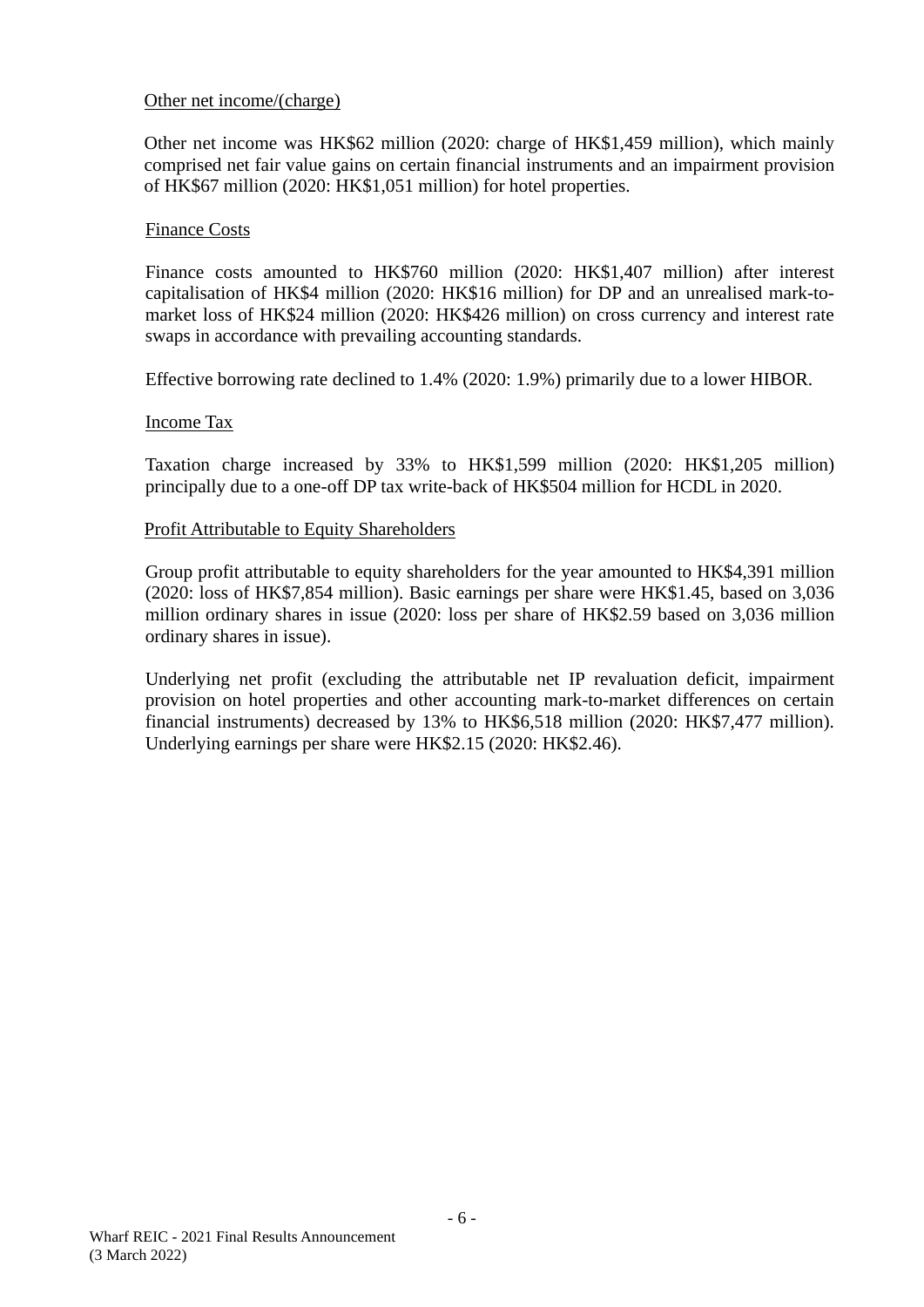## **(II) Liquidity, Financial Resources and Capital Commitments**

#### Shareholders' and Total Equity

As at 31 December 2021, shareholders' equity increased by HK\$1.5 billion to HK\$206.1 billion (2020: HK\$204.6 billion), equivalent to HK\$67.89 (2020: HK\$67.38) per share. Total equity including non-controlling interests increased by HK\$1.5 billion to HK\$210.9 billion (2020: HK\$209.4 billion).

#### Assets

Total assets amounted to HK\$272.3 billion (2020: HK\$277.9 billion), 92% (2020: 92%) of which were in Hong Kong. Total business assets, excluding bank deposits and cash, derivative financial assets and deferred tax assets, were HK\$269.2 billion (2020: HK\$274.1 billion).

#### IP

IP assets totalled HK\$243.3 billion (2020: HK\$245.5 billion), representing 90% (2020: 90%) of business assets. Harbour City (excluding the three hotels which were stated at cost) was valued at HK\$163.2 billion and Times Square at HK\$51.7 billion.

#### Hotels

Hotel properties were stated at cost less accumulated depreciation & impairment losses at HK\$7.6 billion (2020: HK\$7.5 billion). Valuation of these hotels amounted to HK\$14.6 billion at 31 December 2021.

#### DP

DP assets, including interests in an associate and joint ventures, amounted to HK\$3.3 billion (2020: HK\$6.3 billion).

#### Other long term investments

Other long term investments were valued at HK\$13.9 billion (2020: HK\$13.0 billion), including a portfolio of blue chip listed shares held for long term growth and reasonable dividend return. The portfolio performed overall in line with the market and each investment within which is individually not material to the Group's total assets. Revaluation on these investments during the year produced an attributable net surplus of HK\$1.3 billion (2020: HK\$1.2 billion) as reflected in the other comprehensive income within which a total of HK\$0.1 billion was recycled to revenue reserves upon de-recognition. The attributable accumulated surplus balance at the year-end was HK\$2.7 billion (2020: HK\$1.5 billion).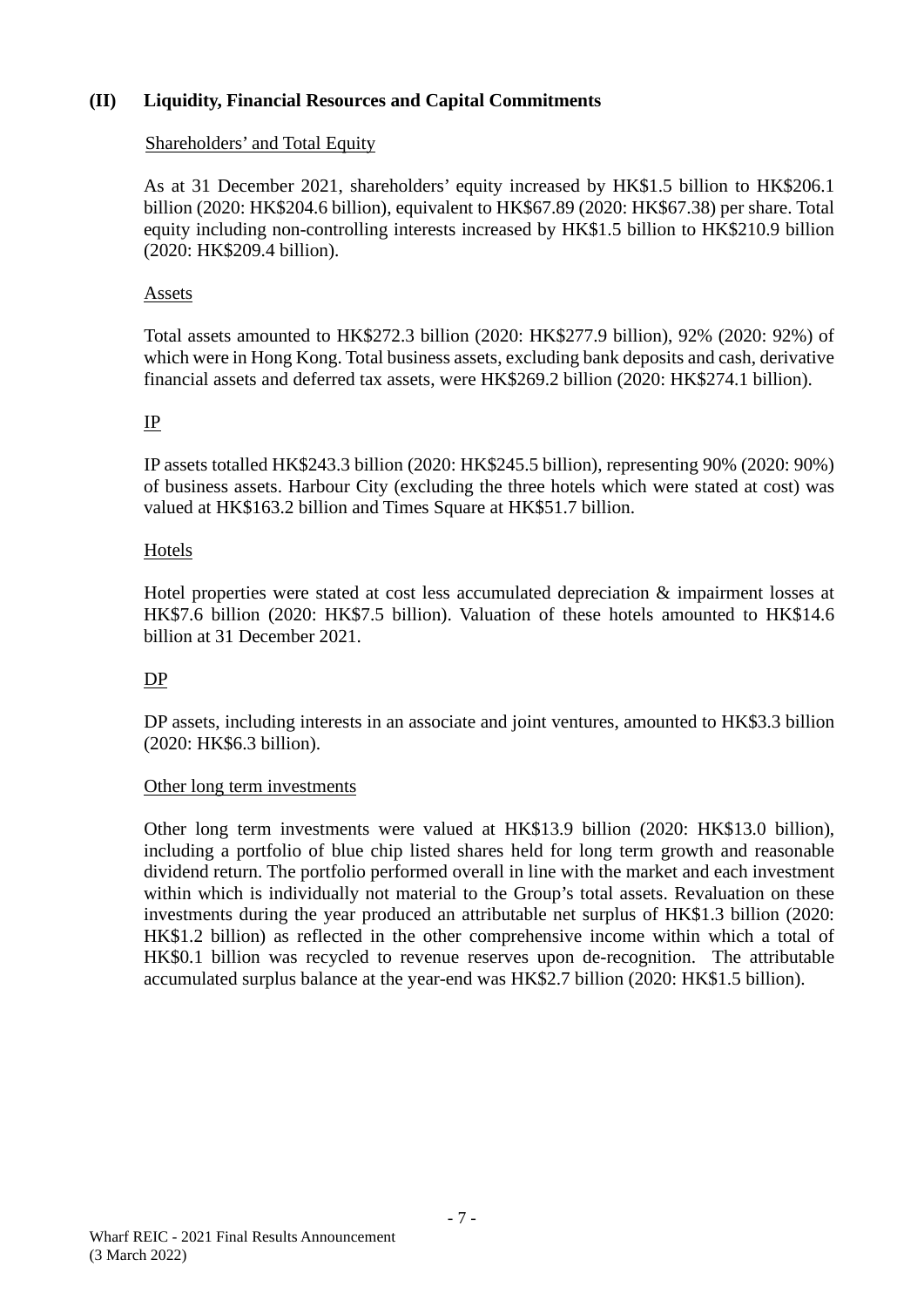The Group's investment portfolio analysed by industry sector and by geographical location as below:

|                                    | 31 December         | 31 December         |
|------------------------------------|---------------------|---------------------|
|                                    | 2021                | 2020                |
|                                    | <b>HK\$ Million</b> | <b>HK\$</b> Million |
| Analysed by industry sector:       |                     |                     |
| Properties                         | 13,404              | 12,477              |
| Others                             | 466                 | 564                 |
| Total                              | 13,870              | 13,041              |
| Analysed by geographical location: |                     |                     |
| Hong Kong                          | 4,462               | 4,991               |
| Outside of Hong Kong               | 9,408               | 8,050               |
| Total                              | 13,870              | 13,041              |
|                                    |                     |                     |

#### Debts and Gearing

Net debt as at 31 December 2021 drop to HK\$47.5 billion (2020: HK\$52.0 billion). It comprised debts of HK\$49.3 billion and bank deposits and cash of HK\$1.8 billion.

An analysis of net debt is depicted below:

|                            | 31 December         | 31 December  |
|----------------------------|---------------------|--------------|
|                            | 2021                | 2020         |
| Net debt                   | <b>HK\$ Billion</b> | HK\$ Billion |
| The Group (excluding HCDL) | 47.1                | 50.5         |
| <b>HCDL</b>                | 0.4                 | 1.5          |
| Total                      | 47.5                | 52.0         |

The ratio of net debt to total equity fell to 22.5% (2020: 24.8%).

#### Finance and Availability of Facilities

Total available loan facilities as at 31 December 2021 amounted to HK\$66.2 billion, of which HK\$49.3 billion was utilised. The breakdown is depicted below:

|                                           | 31 December 2021                                                     |                                                              |                                                             |
|-------------------------------------------|----------------------------------------------------------------------|--------------------------------------------------------------|-------------------------------------------------------------|
|                                           | <b>Available</b><br><b>Facility</b><br><b>HK\$</b><br><b>Billion</b> | <b>Total</b><br><b>Debt</b><br><b>HK\$</b><br><b>Billion</b> | <b>Undrawn</b><br><b>Facility</b><br>HK\$<br><b>Billion</b> |
| Committed and uncommitted bank facilities |                                                                      |                                                              |                                                             |
| The Group (excluding HCDL)                | 61.7                                                                 | 47.8                                                         | 13.9                                                        |
| <b>HCDL</b>                               | 4.5                                                                  | 1.5                                                          | 3.0                                                         |
| Total                                     | 66.2                                                                 | 49.3                                                         | 16.9                                                        |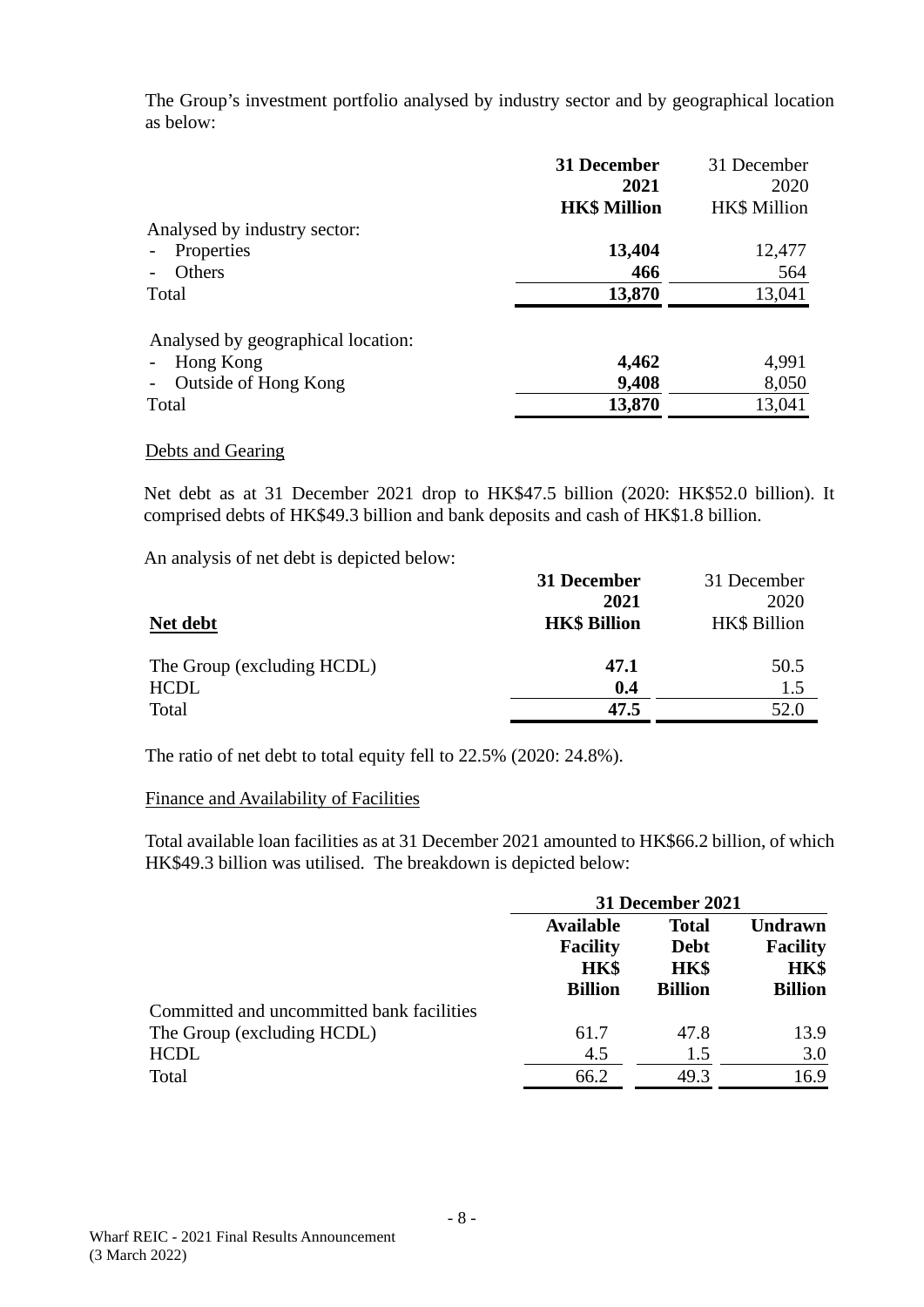Certain banking facilities were secured by hotel and development properties in the Mainland of HK\$1.6 billion (equivalent to RMB1.3 billion) (2020: bank deposits in the Mainland of HK\$356 million (equivalent to RMB300 million)).

The debt portfolio was principally denominated in United States dollar, Hong Kong dollar and Singapore dollar. The respective funds were mainly used to finance the Group's IP.

The use of derivative financial instruments is strictly monitored and controlled. The majority of the derivative financial instruments entered into are used for mitigating interest rate and currency exposures.

The Group continued to adhere to a high level of financial discipline with a strong financial position. Financial resources are well prepared to support business and investment activities. In addition, the Group also maintained a portfolio of liquid listed investments with an aggregate market value of HK\$13.9 billion (2020: HK\$13.0 billion).

#### Cash Flows for the Group's Operating and Investing Activities

For the year under review, the Group recorded operating cash inflow of HK\$8.8 billion (2020: HK\$9.9 billion) primarily generated from rental income. Together with the change in working capital and others of HK\$0.8 billion (2020: HK\$5.1 billion), the net cash inflow from operating activities amounted to HK\$8.0 billion (2020: HK\$4.8 billion). For investing activities, the Group recorded a net cash inflow of HK\$0.2 billion (2020: outflow of HK\$8.1 billion).

#### Capital Commitments

As at 31 December 2021, major planned expenditures for the coming years were estimated at HK\$1.2 billion, of which HK\$0.5 billion was committed. A breakdown (by segment) is as follows:

|                                  | As at 31 December 2021                  |                    |                                                  |  |
|----------------------------------|-----------------------------------------|--------------------|--------------------------------------------------|--|
|                                  | <b>Committed</b><br><b>HK\$ Million</b> | <b>Uncommitted</b> | <b>Total</b><br><b>HK\$ Million HK\$ Million</b> |  |
| <b>Properties</b><br>$_{\rm IP}$ |                                         |                    |                                                  |  |
| Hong Kong                        | 62                                      | 275                | 337                                              |  |
| <b>DP</b>                        |                                         |                    |                                                  |  |
| Mainland China                   | 440                                     | 453                | 893                                              |  |
|                                  | 502                                     | 728                | 1,230                                            |  |
| <b>Hotels</b>                    |                                         |                    |                                                  |  |
| Hong Kong                        | $\overline{2}$                          | 1                  | 3                                                |  |
| <b>Group total</b>               | 504                                     | 729                | 1,233                                            |  |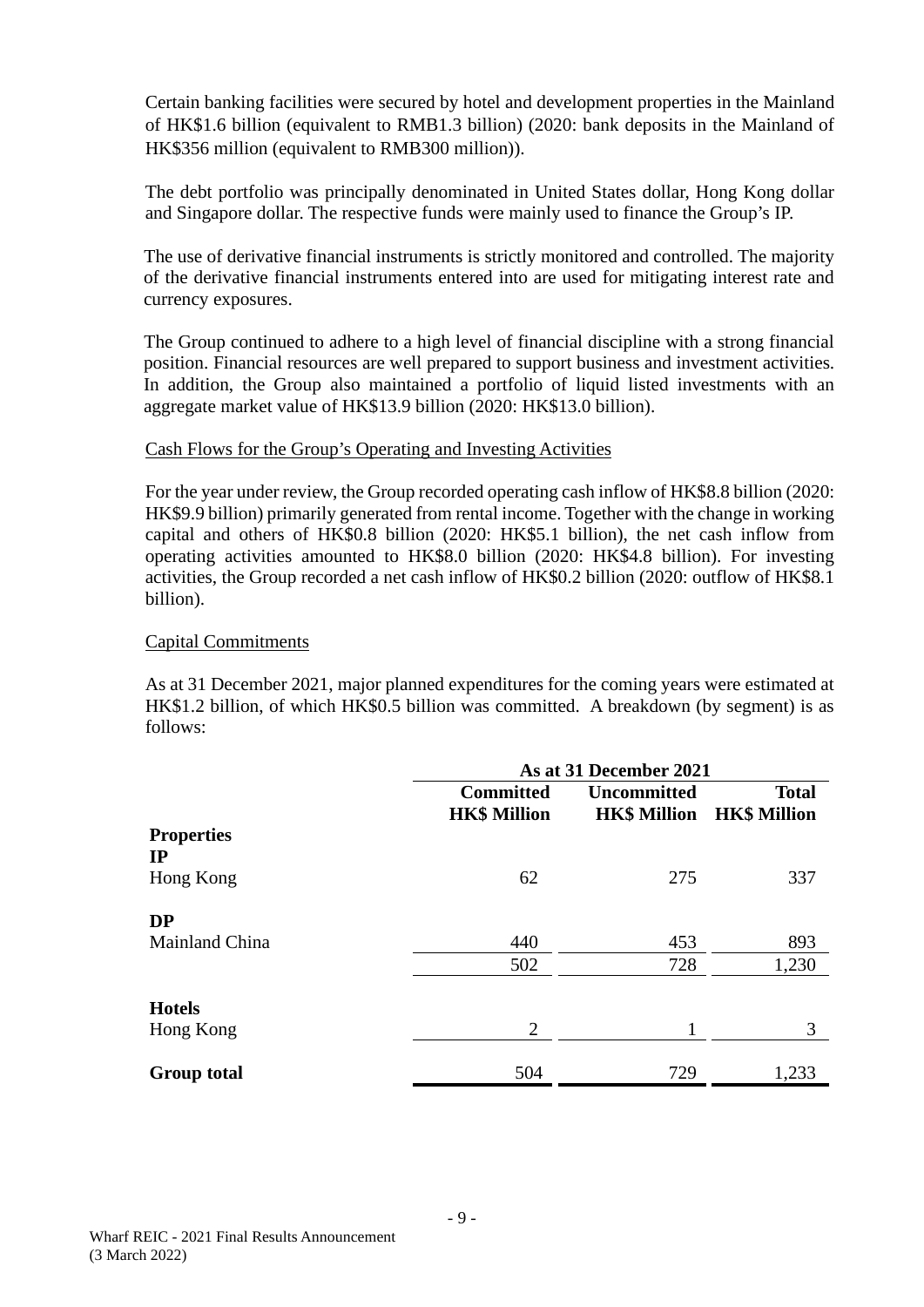These expenditures will be funded by internal financial resources, including existing cash and surplus from operations, as well as bank loans and other borrowings. Other available resources include monetisation of the Group's equity investments.

Included in the above are HCDL's expenditures totalling HK\$0.9 billion, which will be funded by its own financial resources.

#### **(III) Human Resources**

The Group had approximately 2,900 employees as at 31 December 2021. Employees are remunerated according to their job responsibilities and market pay trend with a discretionary annual performance bonus as variable pay for rewarding individual performance and contributions to the Group's achievement and results.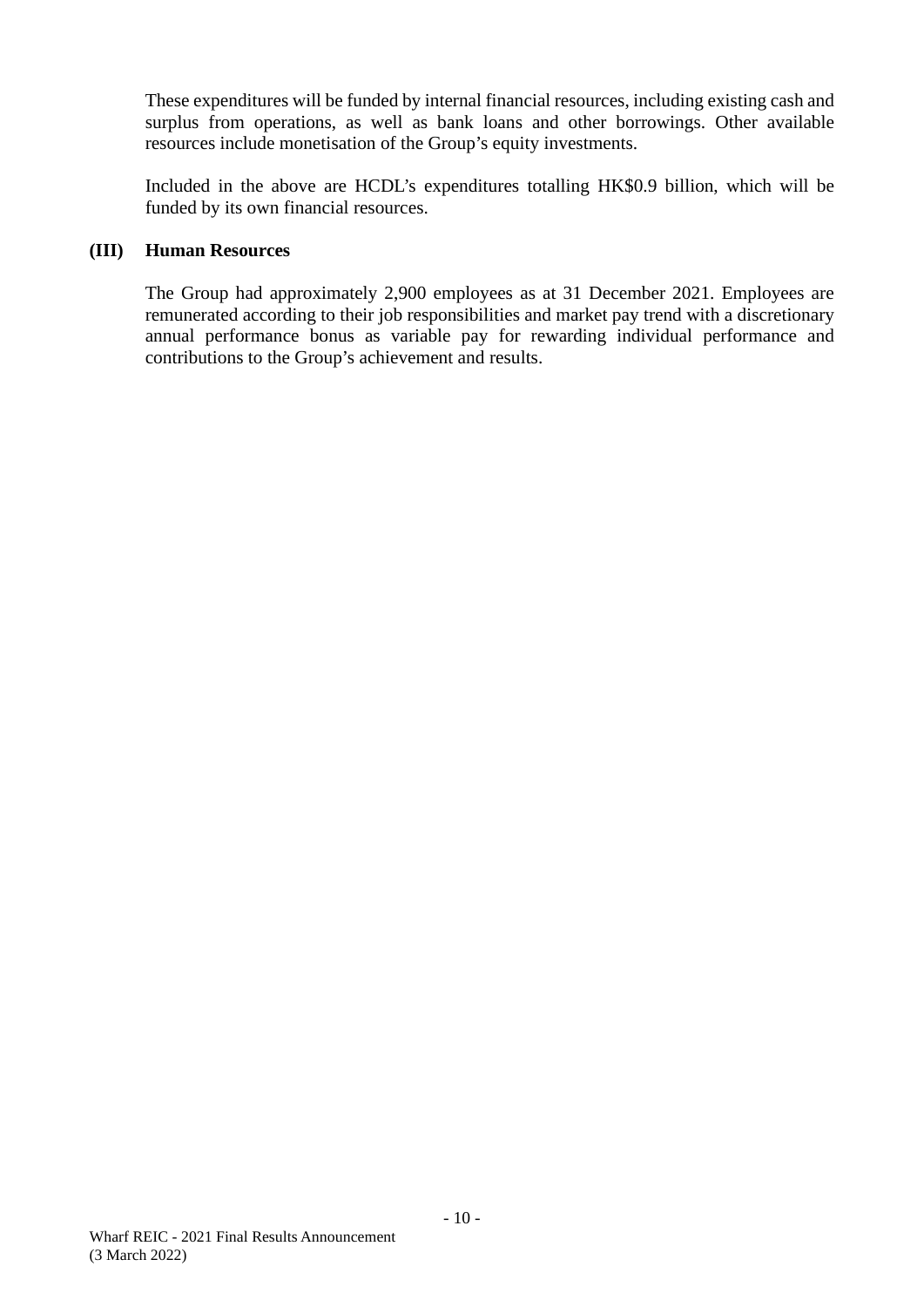# **CONSOLIDATED STATEMENT OF PROFIT OR LOSS For the year ended 31 December 2021**

|                                                 |                | 2021                | 2020         |
|-------------------------------------------------|----------------|---------------------|--------------|
|                                                 | <b>Note</b>    | <b>HK\$ Million</b> | HK\$ Million |
| <b>Revenue</b>                                  | $\overline{2}$ | 16,043              | 15,515       |
| Direct costs and operating expenses             |                | (5,338)             | (4,378)      |
| Selling and marketing expenses                  |                | (1,089)             | (565)        |
| Administrative and corporate expenses           |                | (222)               | (305)        |
| Operating profit before depreciation,           |                |                     |              |
| amortisation, interest and tax                  |                | 9,394               | 10,267       |
| Depreciation and amortisation                   |                | (330)               | (294)        |
| <b>Operating profit</b>                         | 2 & 3          | 9,064               | 9,973        |
| Decrease in fair value of investment properties |                | (2,203)             | (13,965)     |
| Other net income/(charge)                       | $\overline{4}$ | 62                  | (1,459)      |
|                                                 |                | 6,923               | (5,451)      |
| Finance costs                                   | 5              | (760)               | (1,407)      |
| Share of results after tax of an associate      |                | (125)               | (75)         |
| <b>Profit/(loss) before taxation</b>            |                | 6,038               | (6,933)      |
| Income tax                                      | 6              | (1,599)             | (1,205)      |
| <b>Profit/(loss)</b> for the year               |                | 4,439               | (8,138)      |
| Profit/(loss) attributable to:                  |                |                     |              |
| Shareholders of the Company                     |                | 4,391               | (7, 854)     |
| Non-controlling interests                       |                | 48                  | (284)        |
|                                                 |                | 4,439               | (8, 138)     |
| Earnings/(loss) per share                       | 7              |                     |              |
| Basic and diluted                               |                | <b>HK\$1.45</b>     | (HK\$2.59)   |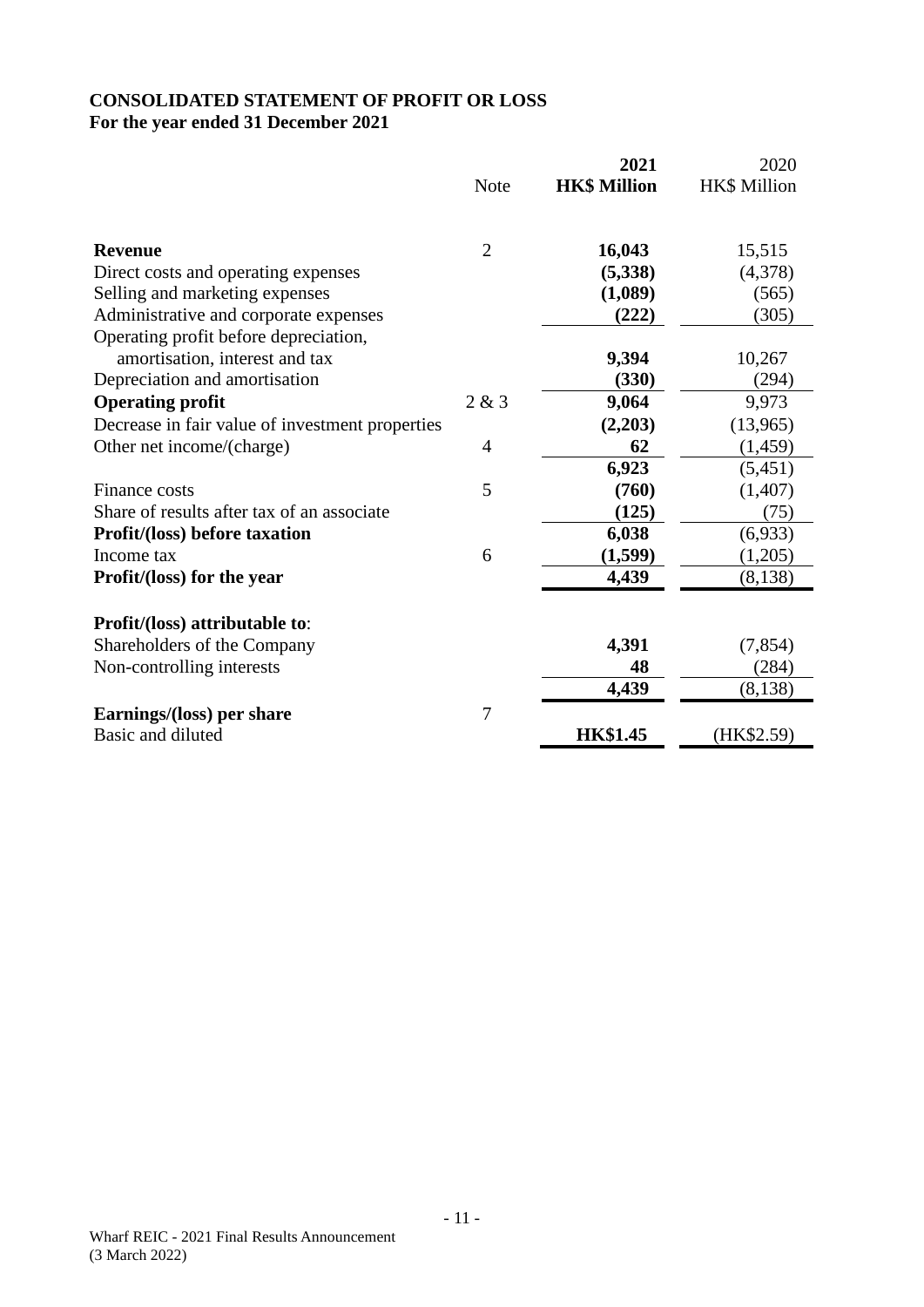# **CONSOLIDATED STATEMENT OF COMPREHENSIVE INCOME For the year ended 31 December 2021**

|                                                                                                                                                                                                     | 2021<br><b>HK\$ Million</b> | 2020<br><b>HK\$</b> Million |
|-----------------------------------------------------------------------------------------------------------------------------------------------------------------------------------------------------|-----------------------------|-----------------------------|
| Profit/(loss) for the year                                                                                                                                                                          | 4,439                       | (8,138)                     |
| Other comprehensive income<br>Item that will not be reclassified to profit or loss:<br>Fair value changes on equity investments at fair value<br>through other comprehensive income (non-recycling) | 1,380                       | 1,028                       |
| Items that may be reclassified subsequently to profit or<br>loss:<br>Exchange difference on translation of the operations<br>outside Hong Kong                                                      |                             |                             |
| <b>Subsidiaries</b>                                                                                                                                                                                 | (42)                        | 261                         |
| Share of reserves of an associate and joint ventures                                                                                                                                                | 27                          | 72                          |
| Others                                                                                                                                                                                              | $\overline{2}$              | 8                           |
| Other comprehensive income for the year                                                                                                                                                             | 1,367                       | 1,369                       |
| Total comprehensive income for the year                                                                                                                                                             | 5,806                       | (6,769)                     |
| Total comprehensive income attributable to:                                                                                                                                                         |                             |                             |
| Shareholders of the Company                                                                                                                                                                         | 5,684                       | (6,421)                     |
| Non-controlling interests                                                                                                                                                                           | 122                         | (348)                       |
|                                                                                                                                                                                                     | 5,806                       | (6,769)                     |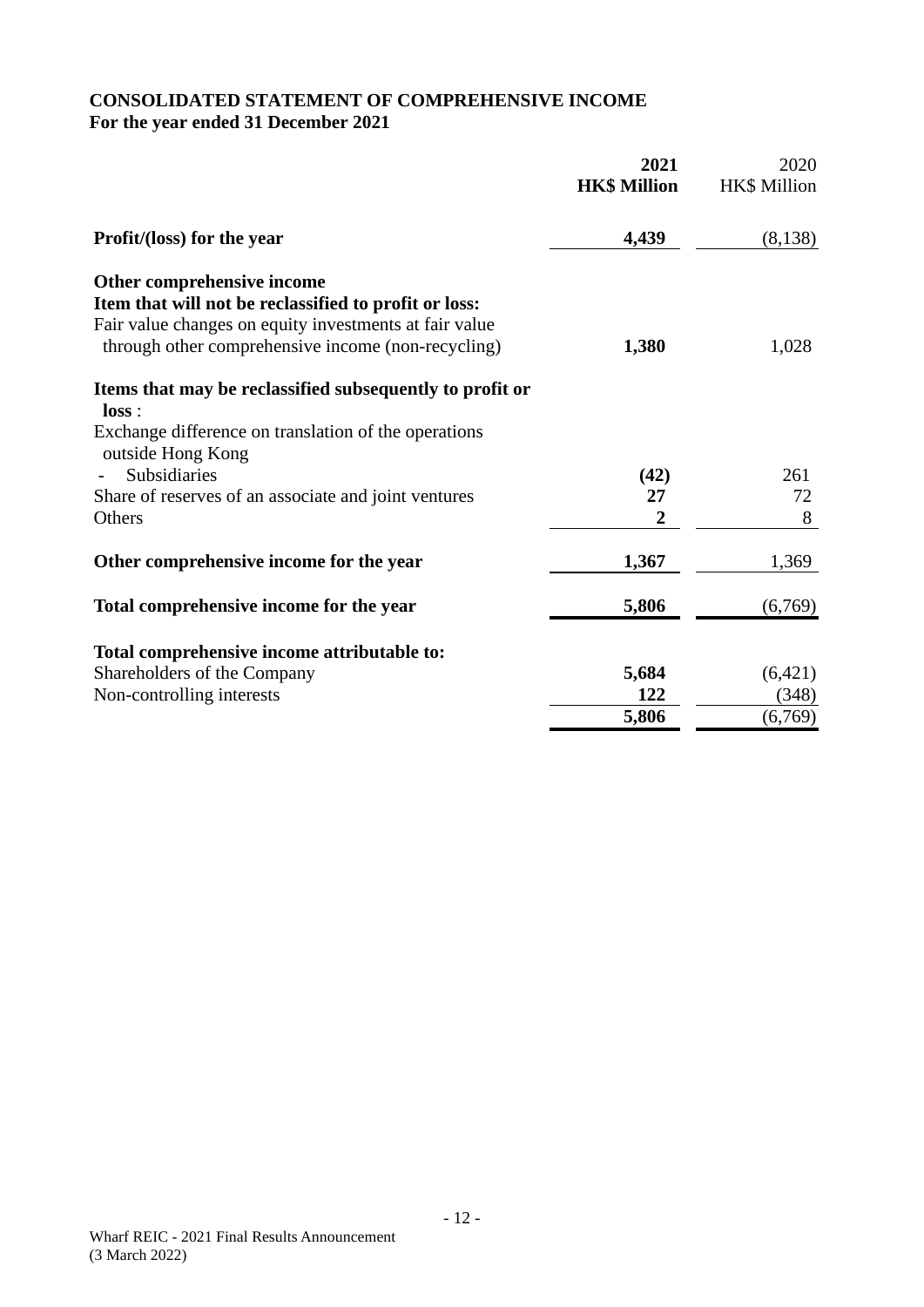# **CONSOLIDATED STATEMENT OF FINANCIAL POSITION As at 31 December 2021**

|                                                        |      | 31 December         | 31 December  |
|--------------------------------------------------------|------|---------------------|--------------|
|                                                        |      | 2021                | 2020         |
|                                                        | Note | <b>HK\$ Million</b> | HK\$ Million |
| <b>Non-current assets</b>                              |      |                     |              |
| Investment properties                                  |      | 243,348             | 245,473      |
| Hotel and club properties, plant and equipment         |      | 7,794               | 7,700        |
| Interest in an associate                               |      | 962                 | 1,059        |
| Interest in joint ventures                             |      | 21                  | 23           |
| Other long term investments                            |      | 13,870              | 13,041       |
| Deferred tax assets                                    |      | 249                 | 303          |
| Derivative financial assets                            |      | 564                 | 965          |
| Other non-current assets                               |      | 71                  | 66           |
|                                                        |      | 266,879             | 268,630      |
| <b>Current assets</b>                                  |      |                     |              |
| Properties for sale                                    |      | 2,308               | 5,207        |
| Inventories                                            |      | 17                  | 19           |
| Trade and other receivables                            | 9    | 1,161               | 1,675        |
| Prepaid tax                                            |      |                     | 122          |
| Derivative financial assets                            |      | 103                 | 1            |
| Bank deposits and cash                                 |      | 1,800               | 2,260        |
|                                                        |      | 5,389               | 9,284        |
|                                                        |      |                     |              |
| <b>Total assets</b>                                    |      | 272,268             | 277,914      |
|                                                        |      |                     |              |
| <b>Non-current liabilities</b>                         |      |                     |              |
| Derivative financial liabilities                       |      | (646)               | (365)        |
| Deferred tax liabilities                               |      | (2,599)             | (2,534)      |
| Other deferred liabilities                             |      | (334)               | (333)        |
| Bank loans and other borrowings                        |      | (44, 834)           | (48,171)     |
|                                                        |      | (48, 413)           | (51, 403)    |
| <b>Current liabilities</b>                             |      |                     |              |
| Trade and other payables                               | 10   | (7, 717)            | (8,185)      |
| Pre-sale deposits and proceeds                         |      | (244)               | (2,044)      |
| Derivative financial liabilities                       |      |                     | (226)        |
| Taxation payable                                       |      | (518)               | (540)        |
| Bank loans and other borrowings                        |      | (4,500)             | (6,107)      |
|                                                        |      | (12, 979)           | (17, 102)    |
|                                                        |      |                     |              |
| <b>Total liabilities</b>                               |      | (61, 392)           | (68, 505)    |
|                                                        |      |                     |              |
| <b>NET ASSETS</b>                                      |      | 210,876             | 209,409      |
|                                                        |      |                     |              |
| <b>Capital and reserves</b>                            |      |                     |              |
| Share capital                                          |      | 304                 | 304          |
| Reserves                                               |      | 205,802             | 204,247      |
| Equity attributable to the shareholders of the Company |      | 206,106             | 204,551      |
| <b>Non-controlling interests</b>                       |      | 4,770               | 4,858        |
| <b>TOTAL EQUITY</b>                                    |      | 210,876             | 209,409      |
|                                                        |      |                     |              |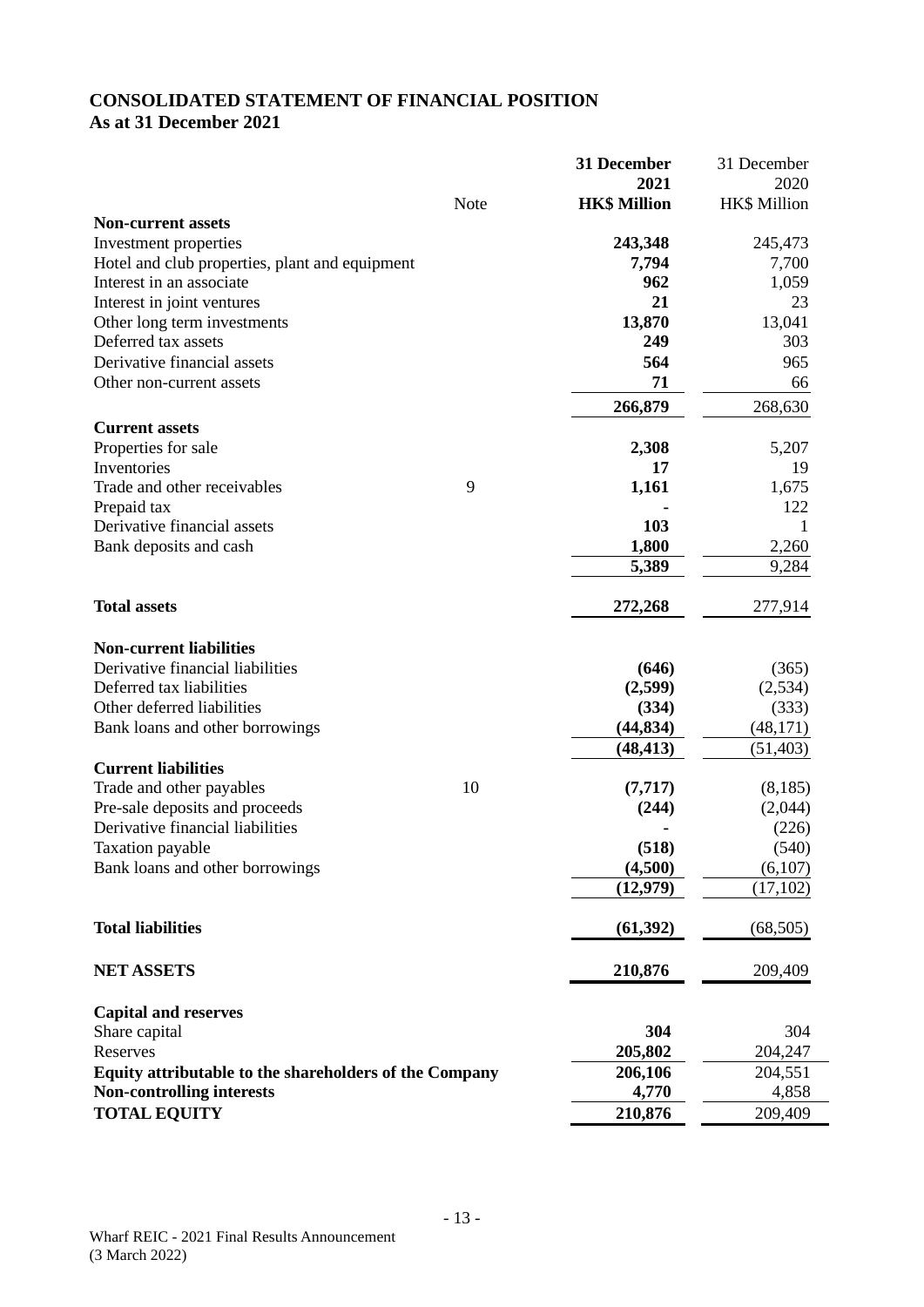### **NOTES TO THE FINANCIAL INFORMATION**

#### **1. PRINCIPAL ACCOUNTING POLICIES AND BASIS OF PREPARATION**

This financial information is extracted from the consolidated financial statements which have been prepared in accordance with all applicable Hong Kong Financial Reporting Standards ("HKFRSs"), which collective term includes all applicable individual HKFRSs, Hong Kong Accounting Standards ("HKASs") and Interpretations issued by the Hong Kong Institute of Certified Public Accountants ("HKICPA"), accounting principles generally accepted in Hong Kong and the disclosure requirements of the Hong Kong Companies Ordinance. The consolidated financial statements also complies with the applicable disclosure provisions of the Rules Governing the Listing of Securities on The Stock Exchange of Hong Kong Limited.

The accounting policies and methods of computation used in the preparation of the financial information are consistent with those used in the annual financial statements for the year ended 31 December 2020 except for the changes mentioned below.

The HKICPA has issued a number of amendments to HKFRSs that are first effective starting from 1 January 2021. Of these, amendments to HKFRS 9, HKAS 39, HKFRS 7, HKFRS 4 and HKFRS 16, Interest rate benchmark reform phase 2 are relevant to the Group's consolidated financial statements.

The Group has assessed the impact of the above amendments and considered that there was no significant impact on the Group's results and financial position.

The Group has not applied any new standard or interpretation that is not yet effective for the current accounting period.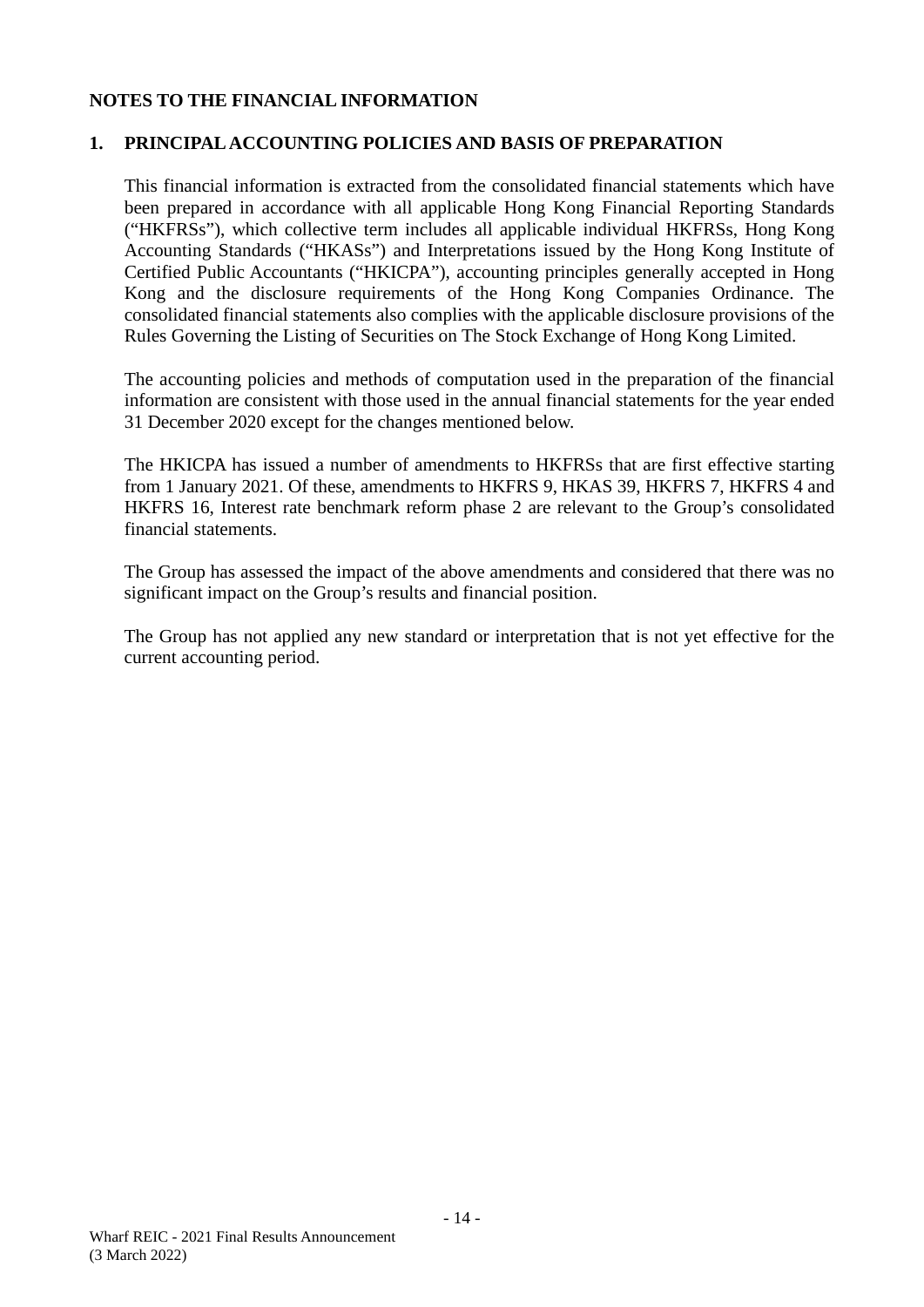The Group manages its diversified businesses according to the nature of services and products provided. Management has determined four reportable operating segments for measuring performance and allocating resources. The segments are investment properties, development properties, hotel and investment. No operating segment have been aggregated to form the reportable segments.

Investment properties segment primarily entails property leasing and management operations. Currently, the Group's investment properties portfolio, which mainly consists of retail, office and serviced apartments, is primarily located in Hong Kong.

Development properties segment encompasses activities relating to the acquisition of land, development, construction and sales of trading properties mainly in Mainland China.

Hotel segment includes hotel operations in Hong Kong and Mainland China.

Investment segment represents equity investments in global capital markets.

Management evaluates performance primarily based on operating profit as well as the equity share of results of an associate and joint ventures of each segment. Inter-segment pricing is generally determined on an arm's length basis.

Segment business assets principally comprise all tangible assets and current assets directly attributable to each segment with the exception of bank deposits and cash, derivative financial assets and deferred tax assets.

Revenue and expenses are allocated with reference to revenue generated by those segments and expenses incurred by those segments or which arise from the depreciation and amortisation of assets attributable to those segments.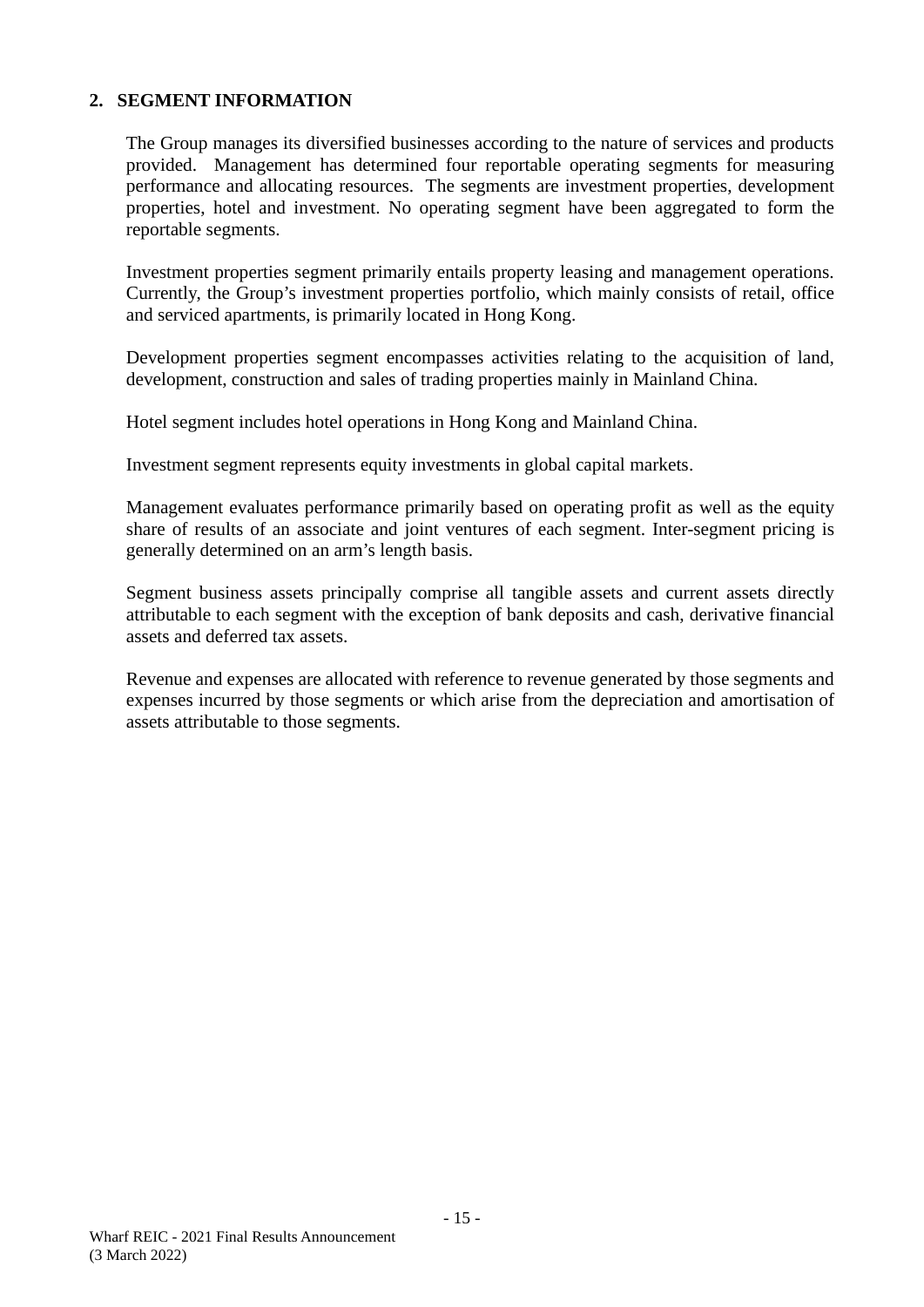# **a. Analysis of segment revenue and results**

|                        | <b>Revenue</b><br>HK\$<br><b>Million</b> | <b>Operating</b><br>profit<br>HK\$<br><b>Million</b> | Decrease in<br>fair value of<br>investment<br>properties<br>HK\$<br><b>Million</b> | Other net<br>income/<br>(charge)<br>HK\$<br><b>Million</b> | <b>Finance</b><br>costs<br><b>HK\$</b><br><b>Million</b> | <b>Share of</b><br>results<br>after tax<br>of an<br>associate<br><b>HK\$</b><br><b>Million</b> | Profit/<br>$(\text{loss})$<br>before<br>taxation<br>HK\$<br><b>Million</b> |
|------------------------|------------------------------------------|------------------------------------------------------|------------------------------------------------------------------------------------|------------------------------------------------------------|----------------------------------------------------------|------------------------------------------------------------------------------------------------|----------------------------------------------------------------------------|
| 2021                   |                                          |                                                      |                                                                                    |                                                            |                                                          |                                                                                                |                                                                            |
| Investment properties  | 10,889                                   | 8,441                                                | (2,203)                                                                            |                                                            | (612)                                                    |                                                                                                | 5,626                                                                      |
| Development properties | 3,722                                    | 543                                                  |                                                                                    | 2                                                          | (8)                                                      | (125)                                                                                          | 412                                                                        |
| Hotel                  | 838                                      | (356)                                                |                                                                                    | (67)                                                       | (19)                                                     |                                                                                                | (442)                                                                      |
| Investment             | 536                                      | 536                                                  |                                                                                    |                                                            | (97)                                                     |                                                                                                | 439                                                                        |
| Inter-segment revenue  | (30)                                     |                                                      |                                                                                    | ٠                                                          |                                                          |                                                                                                |                                                                            |
| Segment total          | 15,955                                   | 9,164                                                | (2,203)                                                                            | (65)                                                       | (736)                                                    | (125)                                                                                          | 6,035                                                                      |
| Others                 | 88                                       | (34)                                                 |                                                                                    | 127                                                        | (24)                                                     |                                                                                                | 69                                                                         |
| Corporate expenses     |                                          | (66)                                                 |                                                                                    | ٠                                                          |                                                          |                                                                                                | (66)                                                                       |
| Group total            | 16,043                                   | 9,064                                                | (2,203)                                                                            | 62                                                         | (760)                                                    | (125)                                                                                          | 6,038                                                                      |
| 2020                   |                                          |                                                      |                                                                                    |                                                            |                                                          |                                                                                                |                                                                            |
| Investment properties  | 11,828                                   | 9,733                                                | (13,965)                                                                           |                                                            | (901)                                                    |                                                                                                | (5, 133)                                                                   |
| Development properties | 2,621                                    | 444                                                  |                                                                                    | 5                                                          |                                                          | (75)                                                                                           | 374                                                                        |
| Hotel                  | 630                                      | (379)                                                |                                                                                    | (1,051)                                                    | (37)                                                     |                                                                                                | (1, 467)                                                                   |
| Investment             | 357                                      | 357                                                  |                                                                                    |                                                            |                                                          |                                                                                                | 357                                                                        |
| Inter-segment revenue  | (33)                                     |                                                      |                                                                                    |                                                            |                                                          |                                                                                                |                                                                            |
| Segment total          | 15,403                                   | 10,155                                               | (13,965)                                                                           | (1,046)                                                    | (938)                                                    | (75)                                                                                           | (5,869)                                                                    |
| Others                 | 112                                      | (15)                                                 |                                                                                    | (413)                                                      | (469)                                                    |                                                                                                | (897)                                                                      |
| Corporate expenses     |                                          | (167)                                                |                                                                                    |                                                            |                                                          |                                                                                                | (167)                                                                      |
| Group total            | 15,515                                   | 9,973                                                | (13,965)                                                                           | (1, 459)                                                   | (1,407)                                                  | (75)                                                                                           | (6,933)                                                                    |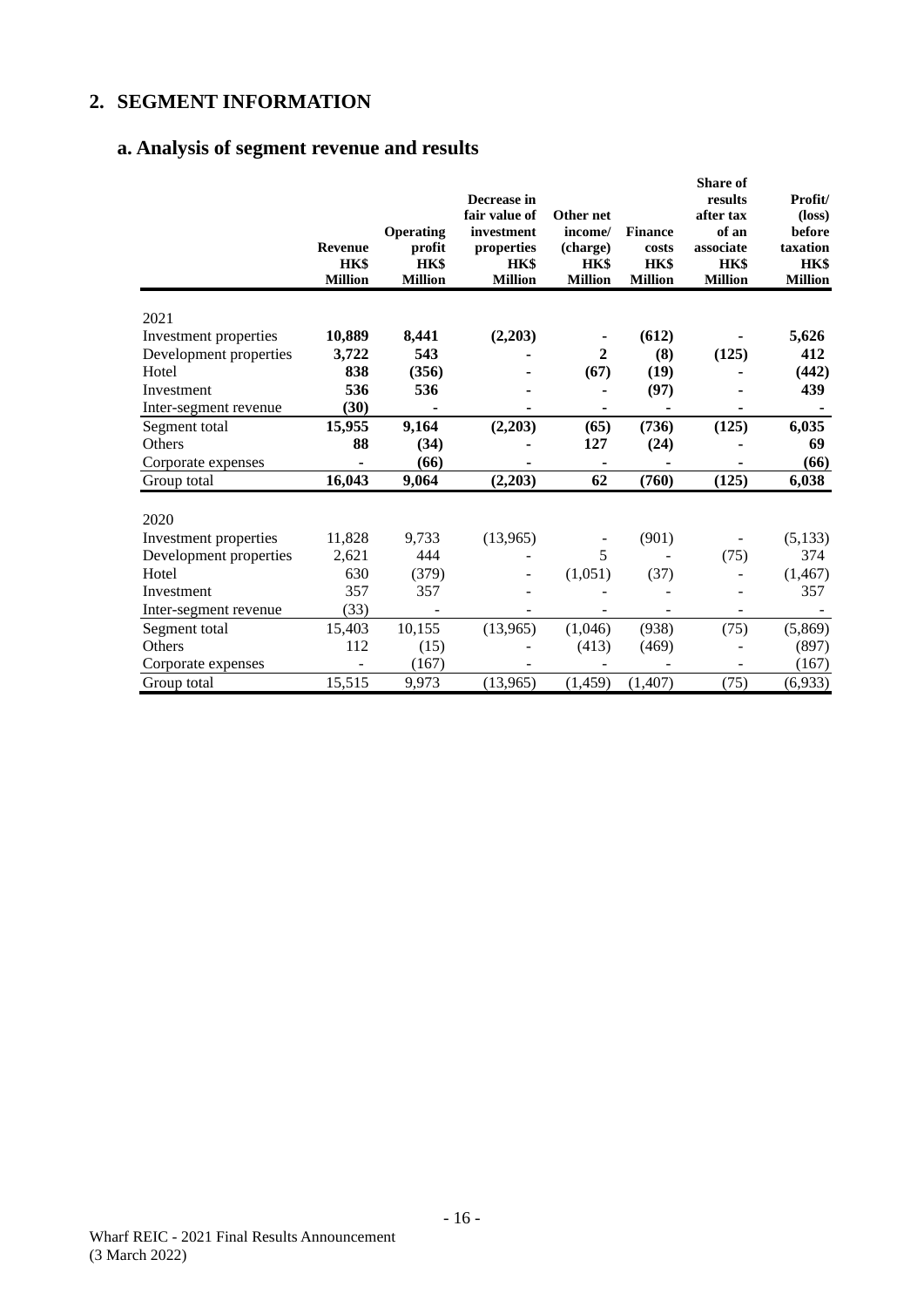# **b. Disaggregation of revenue**

|                                                        | 2021                | 2020         |
|--------------------------------------------------------|---------------------|--------------|
|                                                        | <b>HK\$ Million</b> | HK\$ Million |
| <b>Revenue recognised under HKFRS 15</b>               |                     |              |
| Management and services income                         | 1,056               | 1,092        |
| Other rental related income                            | 474                 | 479          |
| Revenue under investment property segment              | 1,530               | 1,571        |
| Hotel and club operations                              | 838                 | 630          |
| Sale of development properties                         | 3,722               | 2,621        |
|                                                        | 6,090               | 4,822        |
| Revenue recognised under other accounting<br>standards |                     |              |
| Rental income                                          |                     |              |
| - Fixed                                                | 8,620               | 9,920        |
| - Variable                                             | 709                 | 304          |
|                                                        | 9,329               | 10,224       |
| Investment income                                      | 536                 | 357          |
| Others                                                 | 88                  | 112          |
|                                                        | 9,953               | 10,693       |
| Total revenue                                          | 16,043              |              |
|                                                        |                     | 15,515       |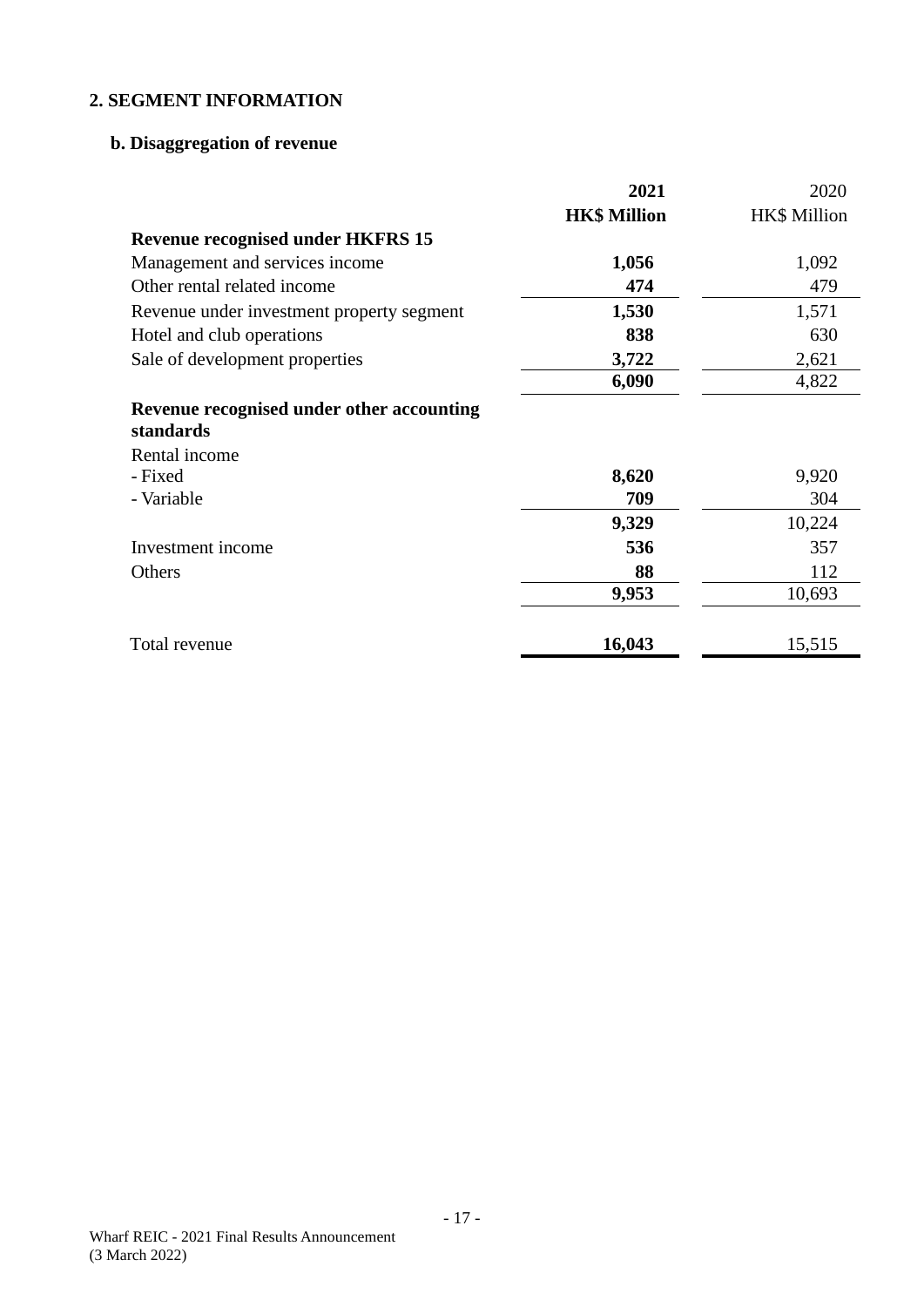#### **c. Analysis of inter-segment revenue**

|                        | 2021           |                |                |         | 2020    |         |
|------------------------|----------------|----------------|----------------|---------|---------|---------|
|                        |                | Inter-         |                |         | Inter-  |         |
|                        | <b>Total</b>   | segment        | Group          | Total   | segment | Group   |
|                        | Revenue        | revenue        | <b>Revenue</b> | Revenue | revenue | Revenue |
|                        | <b>HK\$</b>    | HK\$           | HK\$           | HK\$    | HK\$    | HK\$    |
|                        | <b>Million</b> | <b>Million</b> | <b>Million</b> | Million | Million | Million |
| Investment properties  | 10,889         | (30)           | 10,859         | 11,828  | (33)    | 11,795  |
| Development properties | 3,722          | $\blacksquare$ | 3,722          | 2,621   |         | 2,621   |
| Hotel                  | 838            | $\blacksquare$ | 838            | 630     |         | 630     |
| Investment             | 536            | $\blacksquare$ | 536            | 357     |         | 357     |
| Others                 | 109            | (21)           | 88             | 123     | (11)    | 112     |
|                        | 16,094         | (51)           | 16,043         | 15,559  | (44)    | 15,515  |

# **d. Analysis of segment business assets**

|                               | 2021                | 2020                |
|-------------------------------|---------------------|---------------------|
|                               | <b>HK\$ Million</b> | <b>HK\$</b> Million |
| Investment properties         | 243,970             | 246,690             |
| Development properties        | 3,334               | 6,517               |
| Hotel                         | 7,865               | 7,778               |
| Investment                    | 13,999              | 13,102              |
| Total segment business assets | 269,168             | 274,087             |
| Unallocated corporate assets  | 3,100               | 3,827               |
| Total assets                  | 272,268             | 277,914             |

Unallocated corporate assets mainly comprise deferred tax assets, derivative financial assets and bank deposits and cash.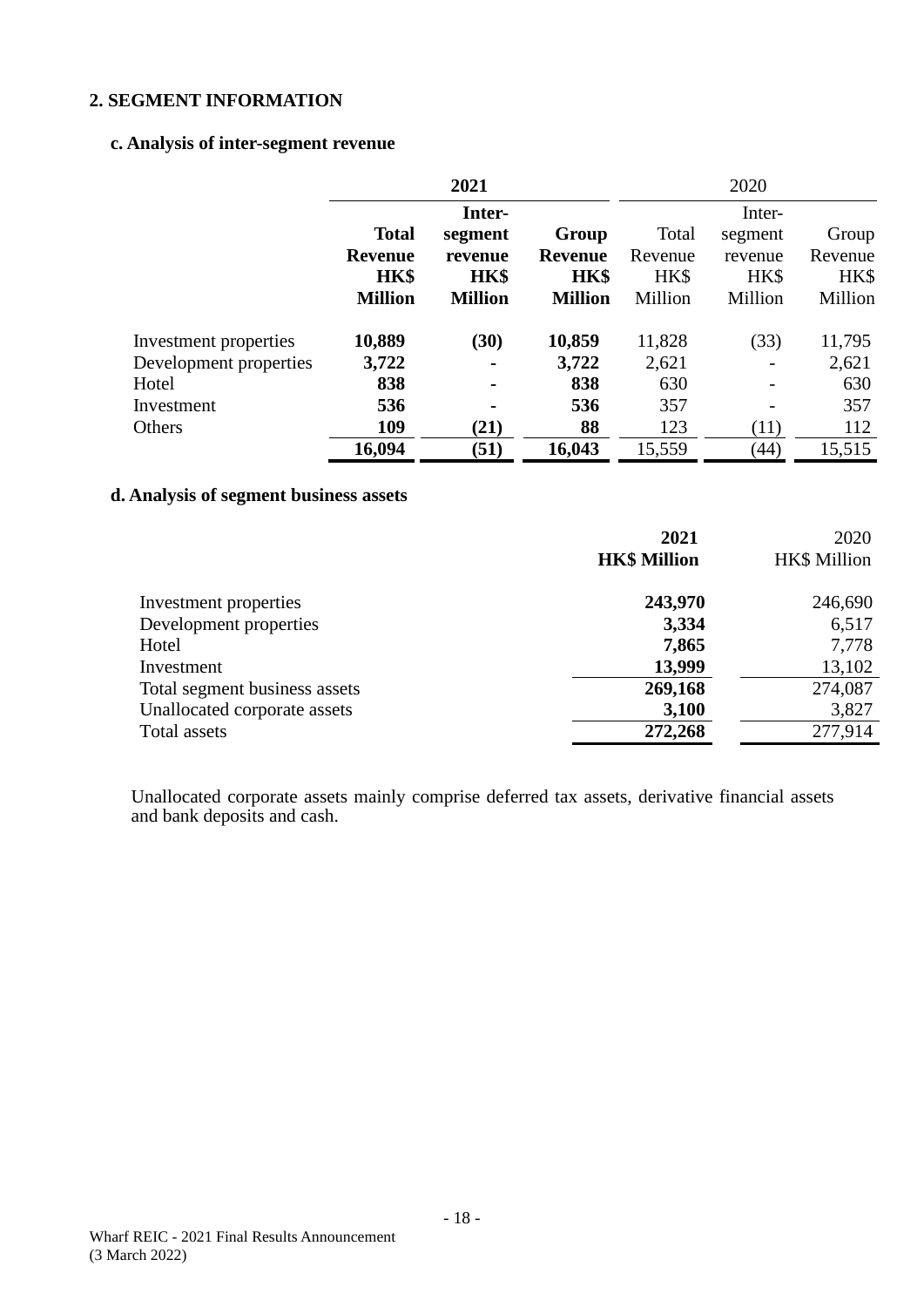#### **e. Geographical information**

|                   | <b>Revenue</b>      |                     |                     | <b>Operating Profit</b> |
|-------------------|---------------------|---------------------|---------------------|-------------------------|
|                   | 2021<br>2020        |                     | 2021                | 2020                    |
|                   | <b>HK\$ Million</b> | <b>HK\$</b> Million | <b>HK\$ Million</b> | <b>HK\$</b> Million     |
| Hong Kong         | 11,560              | 12,392              | 8,048               | 9,190                   |
| Outside Hong Kong | 4,483               | 3,123               | 1,016               | 783                     |
| Group total       | 16,043              | 15,515              | 9,064               | 9.973                   |

|                          | <b>Specified non-current assets</b> |                     |                     | <b>Total business assets</b> |  |
|--------------------------|-------------------------------------|---------------------|---------------------|------------------------------|--|
|                          | 2021                                | 2020                | 2021                | 2020                         |  |
|                          | <b>HK\$ Million</b>                 | <b>HK\$</b> Million | <b>HK\$ Million</b> | <b>HK\$ Million</b>          |  |
| Hong Kong                | 243,961                             | 246,138             | 249,031             | 252,368                      |  |
| <b>Outside Hong Kong</b> | 8,164                               | 8,117               | 20,137              | 21,719                       |  |
| Group total              | 252,125                             | 254,255             | 269,168             | 274,087                      |  |

Specified non-current assets excludes deferred tax assets, other long term investments, derivative financial assets and other non-current assets.

The geographical location of revenue and operating profit is analysed based on the location at which services are provided and in the case of other long-term investments, where they are listed. The geographical location of specified non-current assets and total business assets is based on the physical location of operations.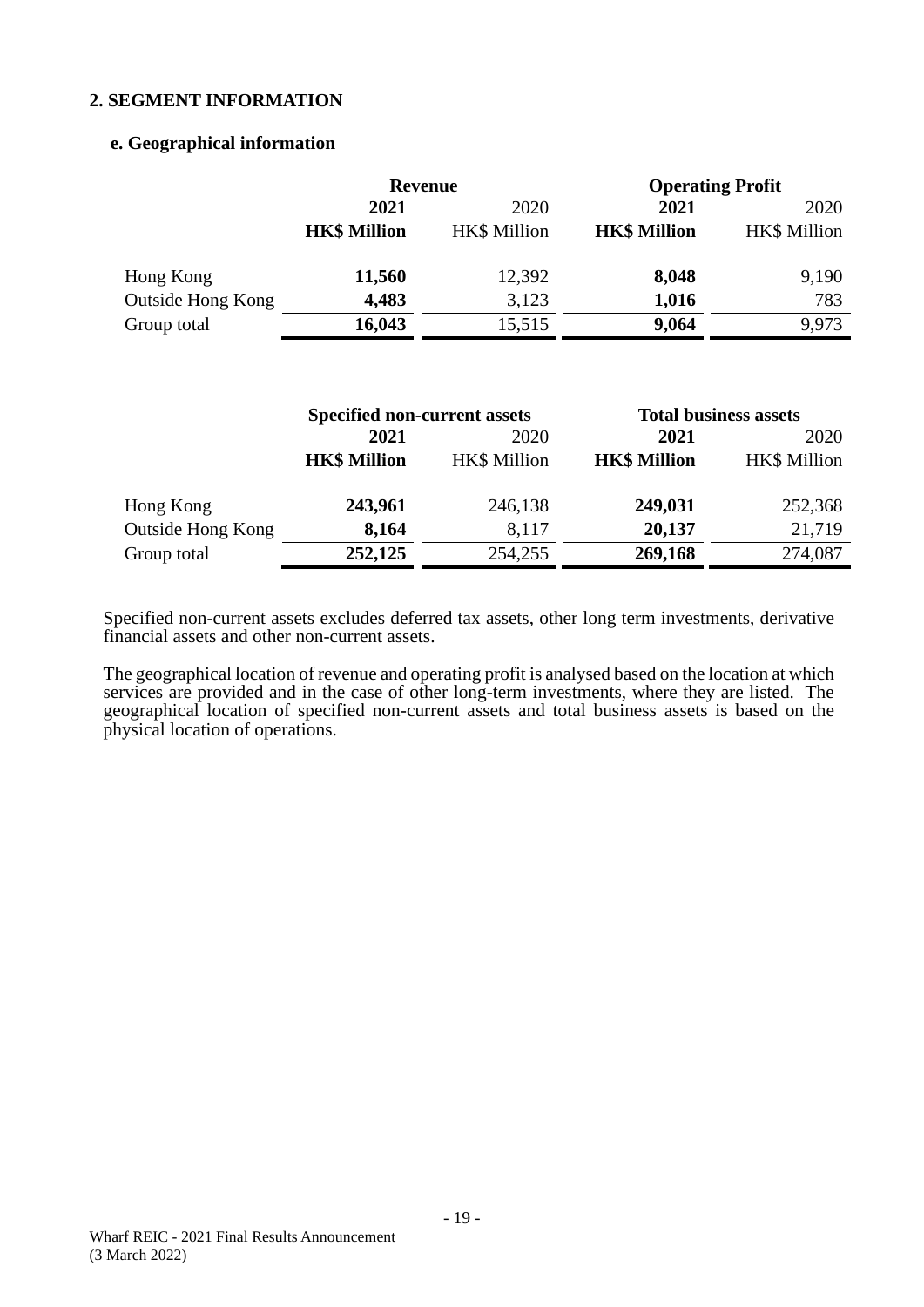#### **3. OPERATING PROFIT**

#### **Operating profit is arrived at:**

|                                                    | 2021                | 2020                |
|----------------------------------------------------|---------------------|---------------------|
|                                                    | <b>HK\$ Million</b> | <b>HK\$ Million</b> |
| After charging                                     |                     |                     |
| Depreciation and amortisation on                   |                     |                     |
| - hotel and club properties, plant and equipment   | 321                 | 286                 |
| - leasehold land                                   | 9                   | 8                   |
| Total depreciation and amortisation                | 330                 | 294                 |
| Impairment loss on trade receivables               | 12                  | 47                  |
| Staff costs (Note (i))                             | 902                 | 894                 |
| Auditors' remuneration                             |                     |                     |
| - audit services                                   | 8                   | 9                   |
| - non-audit services                               |                     |                     |
| Cost of trading properties for recognised sales    | 3,034               | 2,080               |
| Direct operating expenses of investment properties | 2,380               | 1,990               |
| After crediting                                    |                     |                     |
| Gross revenue from investment properties           | 10,859              | 11,795              |
| Government grants (Note (ii))                      |                     | 140                 |
| Interest income (Note (iii))                       | 19                  | 26                  |
| Dividend income from other long term investments   | 536                 | 357                 |

#### Notes:

- (i) Staff costs included defined contribution pension schemes costs for the year ended 31 December 2021 of HK\$51 million (2020: HK\$49 million), which included MPF schemes after a forfeiture of HK\$2 million (2020: HK\$2 million).
- (ii) Government grants mainly included subsidy from the Employment Support Scheme under the Anti-epidemic Fund by The Government of the Hong Kong Special Administrative Region.
- (iii) Interest income for the year ended 31 December 2021 of HK\$19 million (2020: HK\$26 million) are generated in respect of financial assets (mainly comprising bank deposits) stated at amortised cost.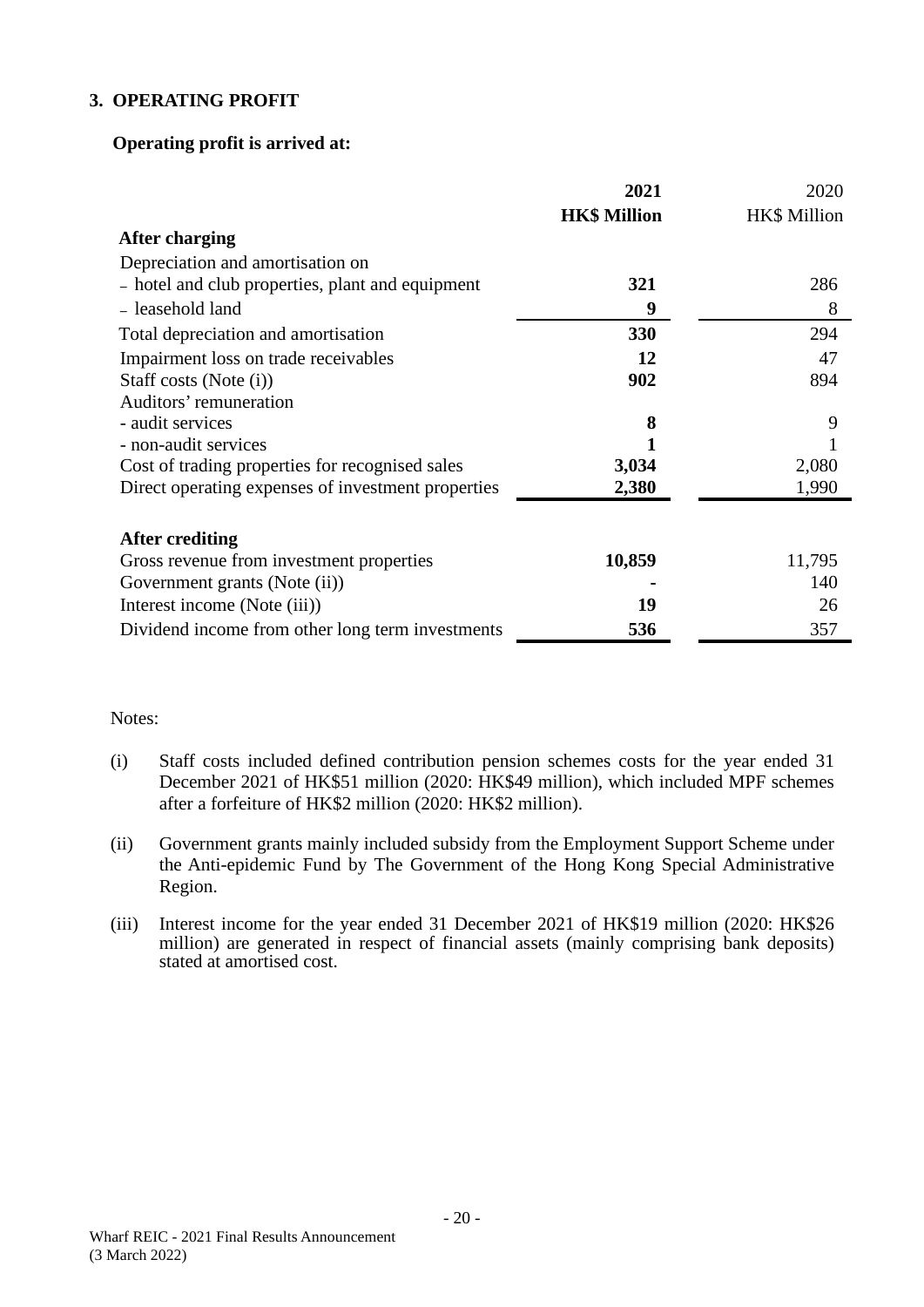# **4. OTHER NET INCOME/(CHARGE)**

Other net income for the year amounted to HK\$62 million (2020: other net charge of HK\$ 1,459 million) mainly comprises:

- a. Impairment provision of HK\$67 million (2020: HK\$1,051 million) made for hotel properties.
- b. Net foreign exchange gain of HK\$40 million (2020: loss of HK\$284 million) which included the impact arising from forward foreign exchange contracts.

#### **5. FINANCE COSTS**

|                                    | 2021                | 2020                |
|------------------------------------|---------------------|---------------------|
|                                    | <b>HK\$ Million</b> | <b>HK\$</b> Million |
| Interest charged on:               |                     |                     |
| Bank loans and overdrafts          | 230                 | 525                 |
| Other borrowings                   | 412                 | 387                 |
| Total interest charge              | 642                 | 912                 |
| Other finance costs                | 98                  | 85                  |
| Less: Amount capitalised           | (4)                 | (16)                |
|                                    | 736                 | 981                 |
| Fair value $loss/(gain)$ :         |                     |                     |
| Cross currency interest rate swaps | 76                  | 249                 |
| Interest rate swaps                | (52)                | 177                 |
|                                    | 24                  | 426                 |
| Total                              | 760                 | 1,407               |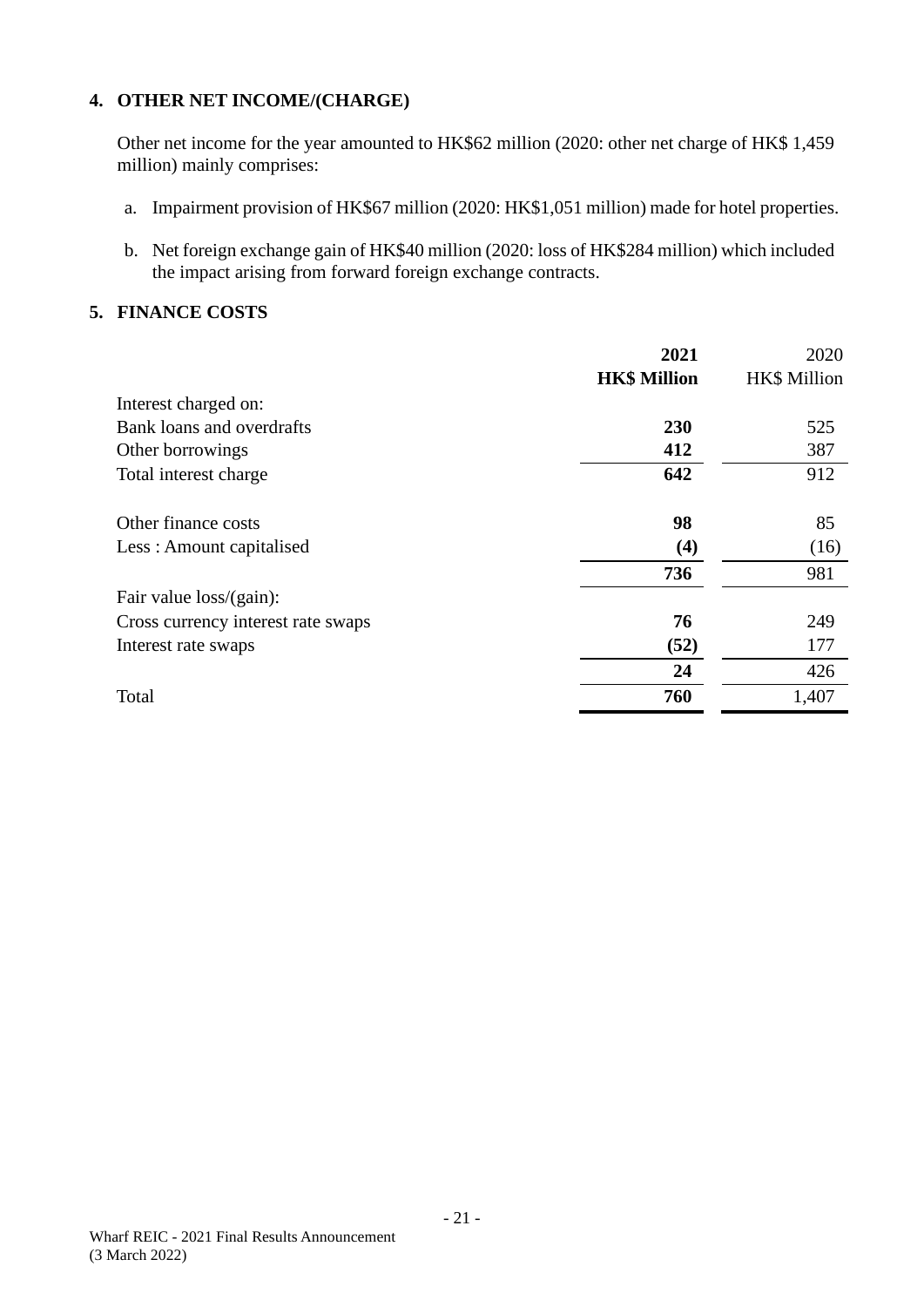# **6. INCOME TAX**

Taxation charged/(credited) to the consolidated statement of profit or loss includes:

|                                                   | 2021<br><b>HK\$ Million</b> | 2020<br><b>HK\$</b> Million |
|---------------------------------------------------|-----------------------------|-----------------------------|
| <b>Current income tax</b>                         |                             |                             |
| Hong Kong                                         |                             |                             |
| - Provision for the year                          | 1,165                       | 1,293                       |
| - Over-provision in respect of prior year         | (4)                         | (10)                        |
| <b>Outside Hong Kong</b>                          |                             |                             |
| - Provision for the year                          | 132                         | 179                         |
|                                                   | 1,293                       | 1,462                       |
| Land appreciation tax ("LAT") (Note c)            | 186                         | (473)                       |
| <b>Deferred tax</b>                               |                             |                             |
| Origination and reversal of temporary differences | 120                         | 216                         |
| Total                                             | 1,599                       | 1,205                       |

Notes:

- **a.** The provision for Hong Kong Profits Tax is based on the profit for the year as adjusted for tax purposes at a rate of 16.5% (2020: 16.5%).
- **b.** Income tax on assessable profits outside Hong Kong is mainly China corporate income tax calculated at a rate of 25%, China withholding tax on dividend at a rate of up to 10% and Singapore income tax at a rate of 17% for the years ended 31 December 2021 and 2020.
- **c.** Under the Provisional Regulations on LAT, all gains arising from the transfer of real estate property in Mainland China are subject to LAT at progressive rates ranging from 30% to 60% on the appreciation of land value, being the proceeds on sales of properties less deductible expenditures including cost of land use rights, borrowings costs and all property development expenditure.
- **d.** Tax credit attributable to an associate for the year ended 31 December 2021 are aggregate of HK\$1 million (2020: expense of HK\$21 million) is included in the share of results of an associate.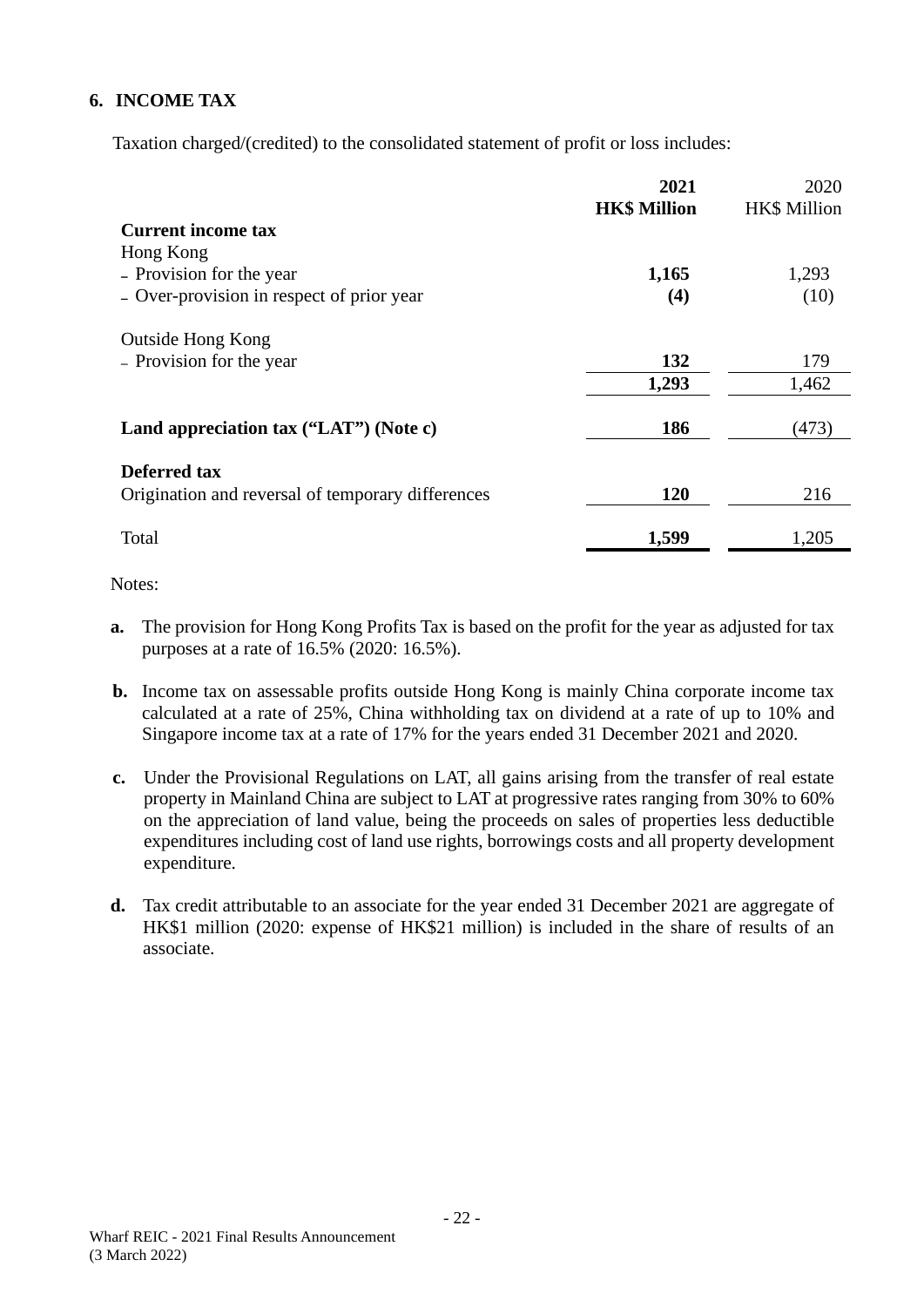## **7. EARNINGS/(LOSS) PER SHARE**

The calculation of basic earnings/(loss) per share is based on the profit attributable to ordinary equity shareholders for the year of HK\$4,391 million (2020: loss of HK\$7,854 million) and 3,036 million ordinary shares in issue during the year (2020: 3,036 million ordinary shares in issue).

There are no potential dilutive ordinary shares in issue during the years ended 31 December 2021 and 2020.

## **8. DIVIDENDS ATTRIBUTABLE TO EQUITY SHAREHOLDERS**

|                                                                                                                       | 2021<br>HK\$<br>Per share | 2021<br>HK\$<br><b>Million</b> | 2020<br>HK\$<br>Per share | 2020<br>HK\$<br>Million |
|-----------------------------------------------------------------------------------------------------------------------|---------------------------|--------------------------------|---------------------------|-------------------------|
| First interim dividend declared and paid<br>Second interim dividend declared after<br>the end of the reporting period | 0.67                      | 2,034                          | 0.78                      | 2,368                   |
| (Note (b))                                                                                                            | 0.64                      | 1,943                          | 0.69                      | 2,095                   |
|                                                                                                                       | 1.31                      | 3,977                          | 1.47                      | 4,463                   |

- (a) The second interim dividend based on 3,036 million (2020: 3,036 million) ordinary shares in issue declared after the end of the reporting period has not been recognised as a liability at the end of the reporting period.
- (b) The second interim dividend of HK\$2,095 million for 2020 was approved and paid in 2021.

## **9. TRADE AND OTHER RECEIVABLES**

Included in this item are trade receivables (net of allowance) with an ageing analysis based on the invoice date as at 31 December 2021 as follows:

|                                   | 2021                | 2020                |
|-----------------------------------|---------------------|---------------------|
|                                   | <b>HK\$ Million</b> | <b>HK\$</b> Million |
| Trade receivables                 |                     |                     |
| $0 - 30$ days                     | 200                 | 152                 |
| $31 - 60$ days                    | 16                  | 82                  |
| $61 - 90$ days                    | 6                   | 36                  |
| Over 90 days                      | 38                  | 114                 |
|                                   | 260                 | 384                 |
| Other receivables and prepayments | 901                 | 1,291               |
|                                   | 1,161               | 1,675               |

The Group has established credit policies for each of its core business. The general credit terms allowed range from 0 to 60 days, except for sale of properties from which the proceeds are receivable pursuant to the terms of the agreements. All the trade and other receivables are expected to be recoverable within one year, except for an amount of HK\$64 million (2020: HK\$204 million) in relation to the rental concessions offered to the tenants, which is expected to be utilised after more than one year.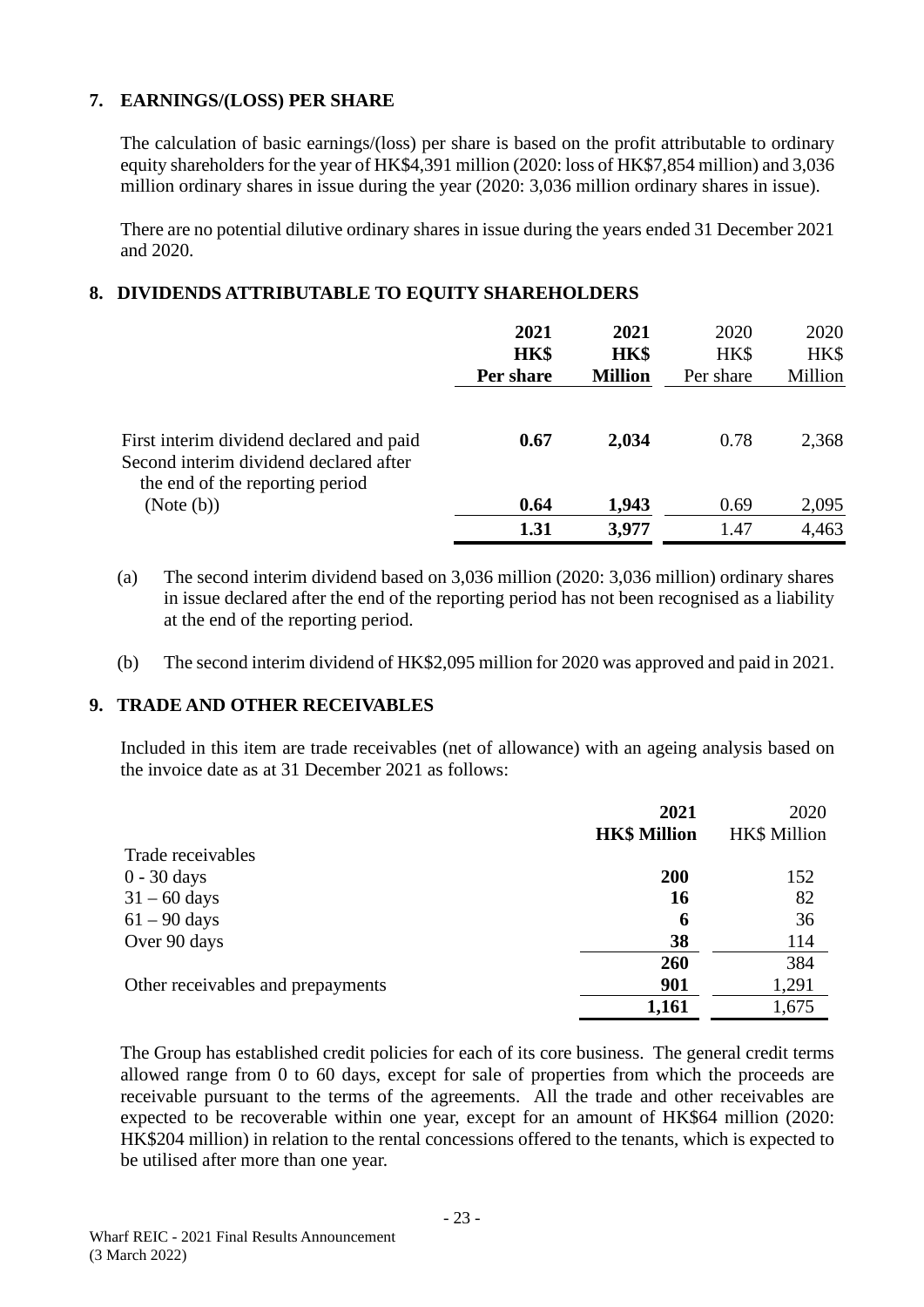#### **10. TRADE AND OTHER PAYABLES**

Included in this item are trade payables with an ageing analysis based on the invoice date as at 31 December 2021 as follows:

|                              | 2021                | 2020                |
|------------------------------|---------------------|---------------------|
|                              | <b>HK\$ Million</b> | <b>HK\$</b> Million |
| Trade payables               |                     |                     |
| $0 - 30$ days                | 76                  | 284                 |
| $31 - 60$ days               | 9                   |                     |
| $61 - 90$ days               | 8                   | 10                  |
| Over 90 days                 | 15                  | 16                  |
|                              | 108                 | 317                 |
| Rental and customer deposits | 3,249               | 3,482               |
| Construction costs payable   | 1,975               | 2,245               |
| Other payables               | 2,385               | 2,141               |
|                              | 7,717               | 8,185               |

#### **11. REVIEW OF FINANCIAL RESULTS**

The financial results for the year ended 31 December 2021 have been reviewed with no disagreement by the Audit Committee of the Company. The figures in respect of the Group's financial results in this announcement for the year ended 31 December 2021 have been agreed by the Company's Auditors to the amounts set out in the Group's consolidated financial statements for the year.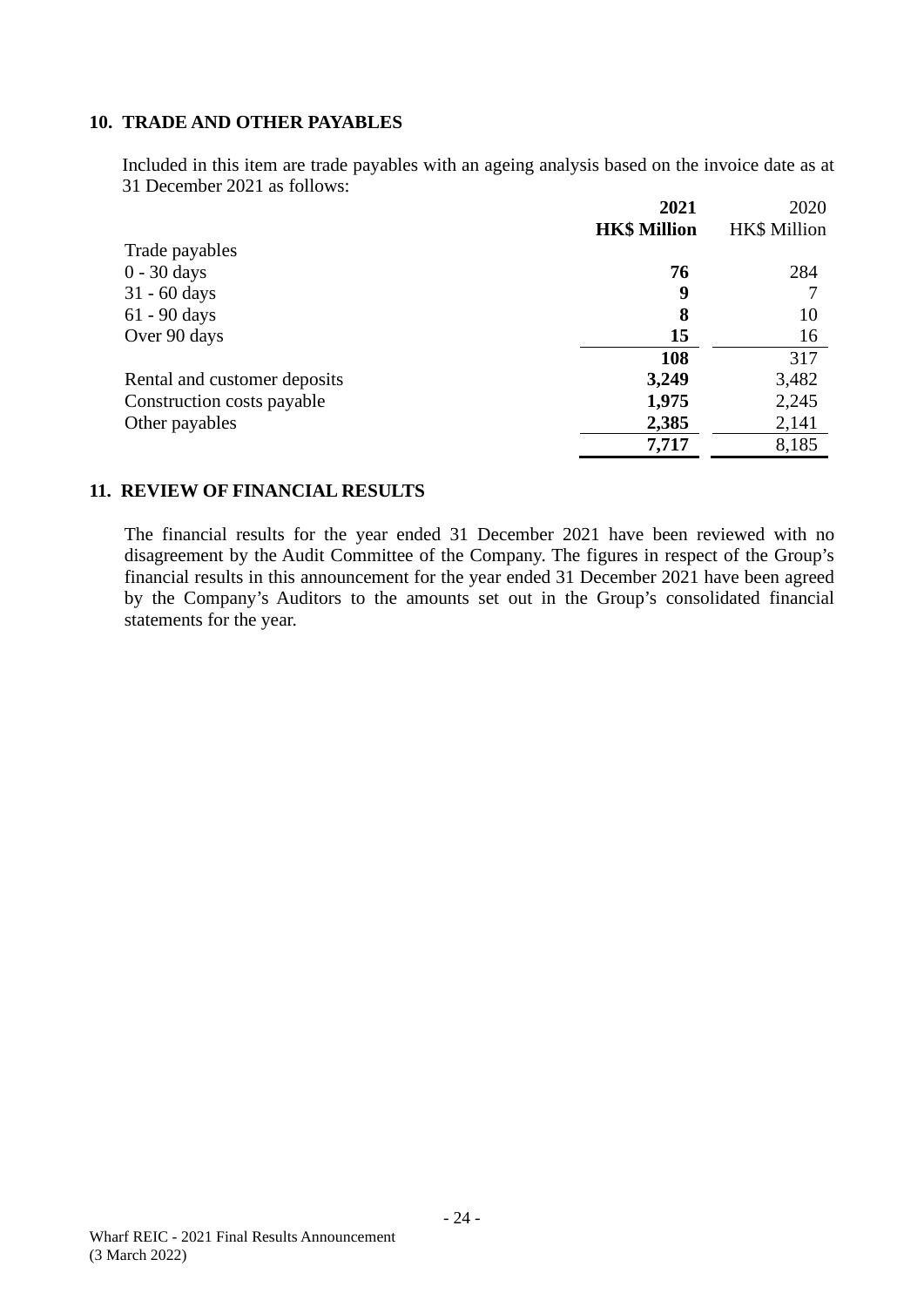## **CORPORATE GOVERNANCE CODE**

Second Interim Dividend

During the financial year ended 31 December 2021, all the code provisions set out in the Corporate Governance Code in Appendix 14 of the Rules Governing the Listing of Securities on The Stock Exchange of Hong Kong Limited were met by the Company, with one exception as regards Code Provision C.2.1 providing for the roles of the chairman and chief executive to be performed by different individuals.

Such deviation is deemed appropriate as it is considered to be more efficient to have one single person to be Chairman of the Company as well as to discharge the executive functions of a chief executive thereby enabling more effective planning and better execution of long-term strategies. The Board of Directors believes that the balance of power and authority is adequately ensured by the operations of the Board which comprises experienced and high calibre individuals, with more than half of them being Independent Non-executive Directors.

#### **PURCHASE, SALE OR REDEMPTION OF SECURITIES**

Neither the Company nor any of its subsidiaries has purchased, sold or redeemed any listed securities of the Company during the financial year under review.

#### **RELEVANT DATES FOR SECOND INTERIM DIVIDEND AND ANNUAL GENERAL MEETING**

| Second Interim Dividend             |                               |
|-------------------------------------|-------------------------------|
| Ex-entitlement date                 | 31 March 2022 (Thu)           |
| Latest time to lodge share transfer | 4:30 p.m., 1 April 2022 (Fri) |
| Record date/ time                   | 6:00 p.m., 1 April 2022 (Fri) |
| Payment date                        | 21 April 2022 (Thu)           |

In order to qualify for the above-mentioned second interim dividend, all transfers, accompanied by the relevant share certificates, must be lodged with the Company's Hong Kong Branch Share Registrar, Tricor Investor Services Limited, at Level 54, Hopewell Centre, 183 Queen's Road East, Hong Kong, not later than 4:30 p.m. on Friday, 1 April 2022.

| Annual General Meeting ("AGM")      |                                                              |
|-------------------------------------|--------------------------------------------------------------|
| Ex-entitlement date                 | 28 April 2022 (Thu)                                          |
| Latest time to lodge share transfer | 4:30 p.m., 29 April 2022 (Fri)                               |
| Book closure period                 | 3 May 2022 (Tue) to 6 May 2022 (Fri),<br>both days inclusive |
| Record date                         | 3 May 2022 (Tue)                                             |
| AGM date/ time                      | 11:15 a.m., 6 May 2022 (Fri)                                 |